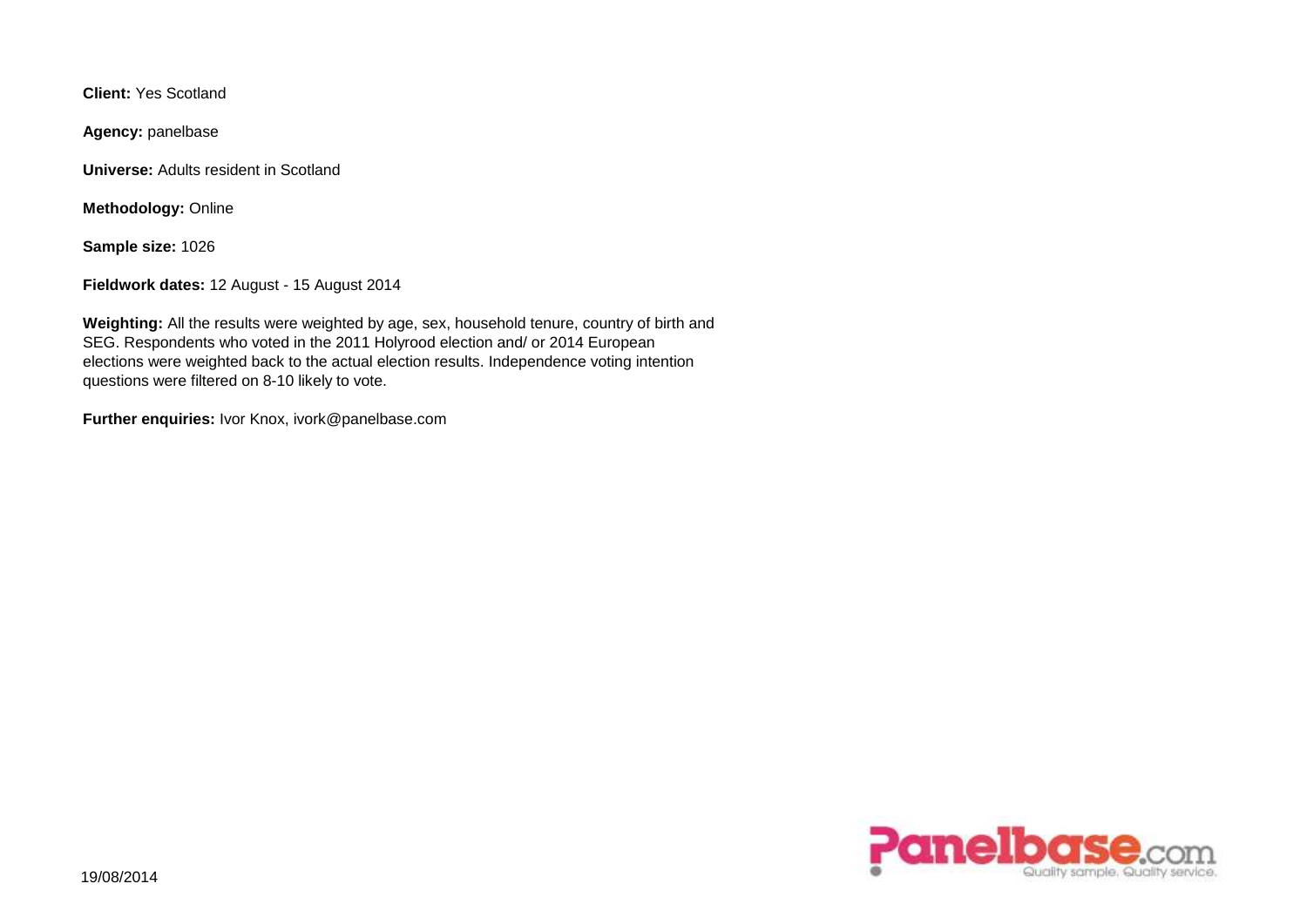| Base: 1026                                                                                                                         |                                                   | Total                  | Gender               |                      |                      |                      |                      | Gender x Age          |                       |                      |                             |                                 |                             | Should Scotland be an independent<br>country? |                                      |
|------------------------------------------------------------------------------------------------------------------------------------|---------------------------------------------------|------------------------|----------------------|----------------------|----------------------|----------------------|----------------------|-----------------------|-----------------------|----------------------|-----------------------------|---------------------------------|-----------------------------|-----------------------------------------------|--------------------------------------|
|                                                                                                                                    |                                                   |                        | Male                 | Female               | Male x<br>$16 - 34$  | Male x<br>$35 - 54$  | Male x<br>$55+$      | Female<br>$x 16 - 34$ | Female<br>$x 35 - 54$ | Female<br>$x 55+$    | Not<br>asked                | Yes                             | No                          | Undecid<br>ed                                 | Will not<br>vote                     |
| Total                                                                                                                              |                                                   | 1026<br>(1026)<br>100% | 492<br>(495)<br>100% | 534<br>(531)<br>100% | 152<br>(102)<br>100% | 171<br>(209)<br>100% | 169<br>(184)<br>100% | 154<br>(162)<br>100%  | 180<br>(183)<br>100%  | 200<br>(186)<br>100% | $\Omega$<br>(0)             | 410<br>(402)<br>100%            | 459<br>(480)<br>100%        | 145<br>(130)<br>100%                          | 12<br>---<br>(14)<br>100%            |
| There will be a referendum on an<br>independent Scotland on the 18th of                                                            | <b>Base: Likely voters</b>                        | 939<br>(935)           | 447<br>(450)         | 491<br>(485)         | 127<br>(85)          | 158<br>(188)         | 162<br>(177)         | 134<br>(139)          | 169<br>(172)          | 189<br>(174)         | $\mathbf 0$<br>(0)          | 393<br>(386)                    | 432<br>(455)                | 113<br>(94)                                   | $\Omega$<br>(0)                      |
| September. How do you intend to vote in<br>response to the question: Should Scotland<br>be an independent country?                 | Yes                                               | 393<br>42%             | 215<br>48%           | 178<br>36%           | 80<br>63%            | 76<br>48%            | 60<br>37%            | 50<br>37%             | 58<br>34%             | 70<br>37%            | $\Omega$                    | 393<br>100%                     | $\Omega$<br>$\Omega$        | $\Omega$<br>$\Omega$                          | $\Omega$<br>$\Omega$                 |
|                                                                                                                                    | No<br>Undecided                                   | 432<br>46%<br>113      | 197<br>44%<br>36     | 236<br>48%<br>78     | 38<br>30%            | 70<br>44%<br>13      | 89<br>55%<br>13      | 62<br>46%<br>22       | 87<br>51%<br>24       | 87<br>46%<br>31      | $\mathbf{0}$<br>$\Omega$    | n<br>$\Omega$<br>$\overline{0}$ | 432<br>100%<br>$\mathbf{0}$ | C<br>$\Omega$<br>113                          | n<br>$\Omega$<br>$\Omega$            |
|                                                                                                                                    |                                                   | 12%                    | 8%                   | 16%                  | 7%                   | 8%                   | 8%                   | 17%                   | 14%                   | 16%                  | n                           | $\Omega$                        | $\mathbf{o}$                | 100%                                          | $\Omega$                             |
| There will be a referendum on an<br>independent Scotland on the 18th of<br>September. How do you intend to vote in                 | <b>Base: Likely voters excluding</b><br>undecided | 826<br>(841)           | 412<br>(418)         | 414<br>(423)         | 118<br>(79)          | 145<br>(173)         | 148<br>(166)         | 111<br>(120)          | 145<br>(154)          | 158<br>(149)         | $\mathbf{0}$<br>(0)         | 393<br>(386)                    | 432<br>(455)                | $\mathbf{o}$<br>(0)                           | $\Omega$<br>(0)                      |
| response to the question: Should Scotland<br>be an independent country?                                                            | Yes<br>No                                         | 393<br>48%<br>432      | 215<br>52%<br>197    | 178<br>43%<br>236    | 80<br>68%<br>38      | 76<br>52%<br>70      | 60<br>40%<br>89      | 50<br>45%<br>62       | 58<br>40%<br>87       | 70<br>45%<br>87      | $\Omega$                    | 393<br>100%<br>$\Omega$         | $\Omega$<br>432             | $\epsilon$<br>$\Omega$<br>$\Omega$            | $\Omega$<br>$\mathbf{0}$<br>$\Omega$ |
|                                                                                                                                    |                                                   | 52%                    | 48%                  | 57%                  | 32%                  | 48%                  | 60%                  | 55%                   | 60%                   | 55%                  | $\Omega$                    | $\Omega$                        | 100%                        | $\Omega$                                      | ö                                    |
| Do you agree that Scotland could be a<br>successful independent country?                                                           | Base:<br>Yes                                      | 1026<br>(1026)<br>557  | 492<br>(495)<br>311  | 534<br>(531)<br>245  | 152<br>(102)<br>114  | 171<br>(209)<br>113  | 169<br>(184)<br>84   | 154<br>(162)<br>68    | 180<br>(183)<br>88    | 200<br>(186)<br>89   | $\Omega$<br>(0)<br>$\Omega$ | 410<br>(402)<br>408             | 459<br>(480)<br>67          | 145<br>(130)<br>75                            | 12<br>(14)                           |
|                                                                                                                                    | <b>No</b>                                         | 54%<br>315             | 63%<br>126           | 46%<br>189           | 75%<br>28            | 66%<br>41            | 49%<br>57            | 44%<br>58             | 49%<br>62             | 45%<br>70            | $\Omega$                    | 100%<br>$^{\circ}$              | 15%<br>301                  | 52%<br>11                                     | 53%                                  |
|                                                                                                                                    | Don't know                                        | 31%<br>154             | 26%<br>55            | 35%<br>99            | 18%<br>10            | 24%<br>17            | 34%<br>28            | 37%<br>28             | 34%<br>30             | 35%<br>41            | $\Omega$                    | $\Omega$                        | 65%<br>92                   | 7%<br>59                                      | 32%                                  |
| Thinking about the possibility of an                                                                                               | Base:                                             | 15%<br>1026            | 11%<br>492           | 19%<br>534           | 7%<br>152            | 10%<br>171           | 17%<br>169           | 18%<br>154            | 17%<br>180            | 20%<br>200           | $\Omega$<br>$\mathbf{o}$    | $< 1\%$<br>410                  | 20%<br>459                  | 41%<br>145                                    | 16%<br>12                            |
| independent Scotland, do you agree or<br>disagree that the pound sterling belongs to<br>Scotland as much as it belongs to the rest | Yes, I agree                                      | (1026)<br>726          | (495)<br>344         | (531)<br>383         | (102)<br>115         | (209)<br>127         | (184)<br>102         | (162)<br>110          | (183)<br>143          | (186)<br>130         | (0)                         | (402)<br>394                    | (480)<br>215                | (130)<br>109                                  | (14)                                 |
| of the UK?                                                                                                                         | No. I disagree                                    | 71%<br>197<br>19%      | 70%<br>116<br>24%    | 72%<br>81<br>15%     | 76%<br>23<br>15%     | 74%<br>32<br>18%     | 60%<br>61<br>36%     | 71%<br>22<br>14%      | 79%<br>17<br>10%      | 65%<br>42<br>21%     | $\mathbf{o}$<br>$\Omega$    | 96%<br>R<br>2%                  | 47%<br>180<br>39%           | 75%<br>É<br>4%                                | 70%<br>24%                           |
|                                                                                                                                    | Don't know                                        | 103<br>10%             | 32<br>7%             | 71<br>13%            | 14<br>9%             | 13<br>7%             | 6<br>4%              | 23<br>15%             | 20<br>11%             | 28<br>14%            | $\mathbf{0}$<br>$\Omega$    | 7<br>2%                         | 64<br>14%                   | 30<br>21%                                     | 6%                                   |

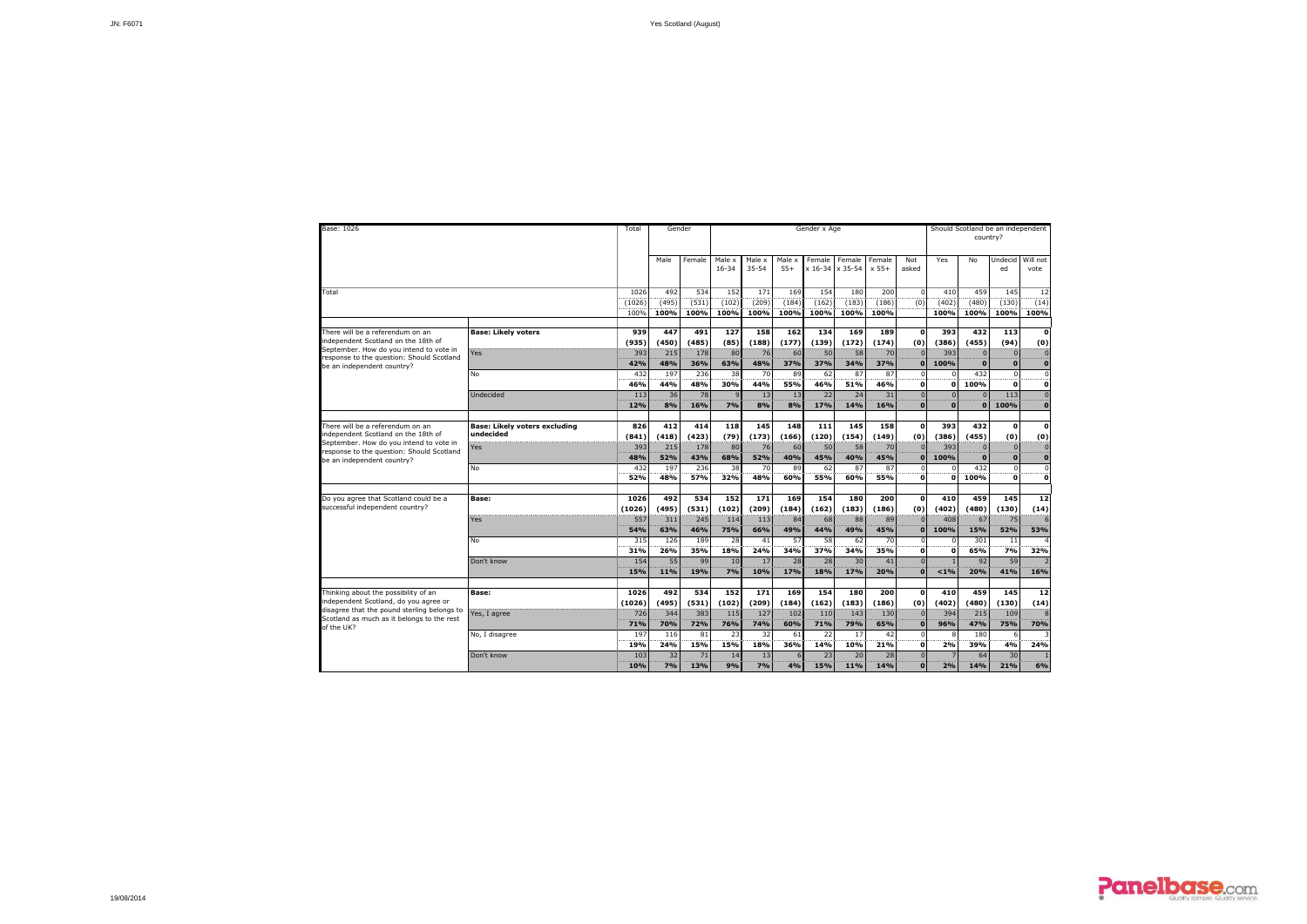| Base: 1026                                                                                                                   |                                                   | Total                             |                      |                      |                          |                      | you vote for with your constituency vote? |              |                      | Did you vote in Scotland in the 2011 Scottish Parliamentary Election? If so, who did |                            |                       | <b>SEG</b>           |                      | Where were you born? |                                   |                      | Did you vote in the recent European Election? If so, which party did you |                          | vote for?          |                      |                    |                     |                                   |
|------------------------------------------------------------------------------------------------------------------------------|---------------------------------------------------|-----------------------------------|----------------------|----------------------|--------------------------|----------------------|-------------------------------------------|--------------|----------------------|--------------------------------------------------------------------------------------|----------------------------|-----------------------|----------------------|----------------------|----------------------|-----------------------------------|----------------------|--------------------------------------------------------------------------|--------------------------|--------------------|----------------------|--------------------|---------------------|-----------------------------------|
|                                                                                                                              |                                                   |                                   | Consery<br>ative     | Labour               | Liberal<br>Democi<br>ats | SNP                  | Greens                                    | Other        | Did not<br>vote      | Can't<br>ememb<br>er                                                                 | Not<br>eligible<br>to vote | ABC1                  | C <sub>2</sub> DE    | Scotlan              | England              | All<br>others<br>combin           | Conserv<br>ative     | Labour                                                                   | Liberal<br>Democr<br>ats | Greens             | SNP                  | UKIP               | Other               | Did not<br>vote/<br>Can't<br>amam |
| Total                                                                                                                        |                                                   | 102<br>(1026)<br>100 <sup>o</sup> | 110<br>(150)<br>100% | 251<br>(207)<br>100% | -63<br>(70)<br>100%      | 360<br>(333)<br>100% | (14)<br>100%                              | (18)<br>100% | 166<br>(161)<br>100% | 46<br>(46)<br>100%                                                                   | 22<br>(27)<br>100%         | 467<br>(597<br>100%   | 559<br>(429)<br>100% | 852<br>(805)<br>100% | 92<br>(142)<br>100%  | 8<br>(79<br>100%                  | 122<br>(124)<br>100% | 184<br>(161)<br>100%                                                     | 51<br>(38)<br>100%       | 58<br>(62)<br>100% | 206<br>(251)<br>100% | 75<br>(65)<br>100% | 16<br>(11)<br>100%  | 314<br>(314)<br>100%              |
| There will be a referendum on an<br>independent Scotland on the 18th of                                                      | <b>Base: Likely voters</b>                        | 939<br>(935)                      | 108<br>(147)         | 241<br>(195)         | 62<br>(68)               | 351<br>(327)         | $\overline{\phantom{a}}$<br>(12)          | (18)         | 113<br>(110)         | 40<br>(41)                                                                           | 14<br>(17)                 | 443<br>(554)          | 496<br>(381)         | 796<br>(752)         | 85<br>(127)          | 58<br>(56)                        | 121<br>(122)         | 175<br>(150)                                                             | 51<br>(38)               | 58<br>(60)         | 203<br>(249)         | 75<br>(65)         | 16<br>(11)          | 240<br>(240)                      |
| September. How do you intend to yote in<br>response to the question: Should Scotland<br>be an independent country?           | 'es                                               | 393<br>42%                        | 5%                   | 77<br>32%            | 14%                      | 247<br>70%           | 67%                                       | 24%          | 40<br>35%            | 21%                                                                                  | 28%                        | 144<br>33%            | 249<br>50%           | 352<br>44%           | 27<br>32%            | 14<br>24%                         | 8%                   | 39<br>23%                                                                | 15%                      | 36<br>63%          | 177<br>87%           | 26<br>34%          | 6<br>35%            | 92<br>38%                         |
|                                                                                                                              | No                                                | 432<br>46%                        | 95<br>88%            | 133<br>55%           | 49<br>79%                | 64<br>18%            | 25%                                       | 63%          | 58<br>51%            | 21<br>53%                                                                            | 55%                        | 256<br>58%            | 176<br>36%           | 336<br>42%           | 56<br>66%            | $\Delta$<br>69%                   | 96<br>79%            | 113<br>65%                                                               | 40<br>78%                | 20<br>34%          | 11<br>6%             | 40<br>54%          | 23%                 | 108<br>45%                        |
|                                                                                                                              | <b>Jndecided</b>                                  | 11 <sup>3</sup><br>12%            | 7%                   | 32<br>13%            | 8%                       | 40<br>11%            | 8%                                        | 13%          | 15<br>13%            | 10<br>26%                                                                            | 17 <sub>%</sub>            | 4 <sup>5</sup><br>10% | 70<br>14%            | 108<br>14%           | 2%                   | 7%                                | 16<br>13%            | 22<br>13%                                                                | 7%                       | 2%                 | 15<br>8%             | 12%                | 42%                 | 39<br>16%                         |
| There will be a referendum on an<br>independent Scotland on the 18th of<br>September. How do you intend to vote in           | <b>Base: Likely voters excluding</b><br>undecided | 826<br>(841)                      | 100<br>(140)         | 210<br>(170)         | 57<br>(63)               | 311<br>(295)         | $\overline{ }$<br>(11)                    | -5<br>(16)   | 98<br>(100)          | 30<br>(32)                                                                           | 12<br>(14)                 | 400<br>(509)          | 426<br>(332)         | 688<br>(666)         | 84<br>(123)          | 54<br>(52)                        | 105<br>(115)         | 152<br>(132)                                                             | 48<br>(36)               | 56<br>(58)         | 188<br>(230)         | 66<br>(58)         | $\mathbf{Q}$<br>(7) | 201<br>(205)                      |
| response to the question: Should Scotland<br>be an independent country?                                                      | 'es<br>No                                         | 393<br>48%<br>43.                 | 5%<br>95             | 77<br>37%<br>133     | 15%<br>49                | 247<br>79%<br>64     | 73%                                       | 28%          | 40<br>41%<br>58      | 29%<br>21                                                                            | 34%                        | 144<br>36%<br>256     | 249<br>59%<br>176    | 352<br>51%<br>336    | 27<br>33%<br>56      | $\overline{1}$<br>26%<br>$\Delta$ | 9%<br>96             | 39<br>26%<br>113                                                         | 16%<br>40                | 36<br>65%<br>20    | 177<br>94%<br>11     | 26<br>39%<br>40    | 60%                 | 92<br>46%<br>108                  |
|                                                                                                                              |                                                   | 52%                               | 95%                  | 63%                  | 85%                      | 21%                  | 27%                                       | 72%          | 59%                  | 71%                                                                                  | 66%                        | 64%                   | 41%                  | 49%                  | 67%                  | 74%                               | 91%                  | 74%                                                                      | 84%                      | 35%                | 6%                   | 61%                | 40%                 | 54%                               |
| Do you agree that Scotland could be a<br>successful independent country?                                                     | Base:                                             | 1026<br>(1026)                    | 110<br>(150)         | 251<br>(207)         | 63<br>(70)               | 360<br>(333)         | $\overline{\mathbf{3}}$<br>(14)           | 6<br>(18)    | 166<br>(161)         | 46<br>(46)                                                                           | 22<br>(27)                 | 467<br>(597)          | 559<br>(429)         | 852<br>(805)         | 92<br>(142)          | 82<br>(79)                        | 122<br>(124)         | 184<br>(161)                                                             | 51<br>(38)               | 58<br>(62)         | 206<br>(251)         | 75<br>(65)         | 16<br>(11)          | 314<br>(314)                      |
|                                                                                                                              | Yes<br>No                                         | 557<br>54%<br>315                 | 23<br>21%<br>64      | 108<br>43%<br>102    | 26<br>42%<br>34          | 291<br>81%<br>41     | 57%                                       | 56%          | 84<br>51%<br>48      | 11<br>24%<br>14                                                                      | 37%<br>10                  | 222<br>48%<br>173     | 334<br>60%<br>142    | 481<br>56%<br>250    | 36<br>39%<br>38      | $\Delta$<br>49%<br>28             | 32<br>26%<br>61      | 71<br>39%<br>89                                                          | 18<br>35%<br>27          | 41<br>71%<br>11    | 191<br>93%           | 40<br>54%<br>29    | 10<br>65%           | 154<br>49%<br>90                  |
|                                                                                                                              | Don't know                                        | 31%<br>154                        | 58%<br>24            | 41%<br>40            | 53%                      | 11%<br>27            | 14%                                       | 41%          | 29%<br>34            | 30%<br>21                                                                            | 44%                        | 37%<br>71             | 25%<br>83            | 29%<br>122           | ----<br>41%<br>19    | 34%                               | 50%<br>29            | 48%<br>24                                                                | 53%                      | 19%                | 3%                   | 39%                | 12%                 | 29%<br>70                         |
|                                                                                                                              |                                                   | 15%                               | 21%                  | 16%                  | 5%                       | 8%                   | 29%                                       | 3%           | 20%                  | 47%                                                                                  | 19%                        | 15%                   | 15%                  | 14%                  | 20%                  | 17%                               | 24%                  | 13%                                                                      | 12%                      | 11%                | 5%                   | 8%                 | 23%                 | 22%                               |
| Thinking about the possibility of an<br>independent Scotland, do you agree or<br>disagree that the pound sterling belongs to | Base:<br>es, I agree                              | 1026<br>(1026)<br>726             | 110<br>(150)<br>45   | 251<br>(207)<br>162  | 63<br>(70)<br>26         | 360<br>(333)<br>326  | $\overline{\mathbf{3}}$<br>(14)           | 6<br>(18)    | 166<br>(161)<br>122  | 46<br>(46)<br>26                                                                     | 22<br>(27)<br>13           | 467<br>(597)<br>290   | 559<br>(429)<br>436  | 852<br>(805)<br>629  | 92<br>(142)<br>52    | 82<br>(79)<br>45                  | 122<br>(124)<br>58   | 184<br>(161)<br>102                                                      | 51<br>(38)<br>22         | 58<br>(62)<br>47   | 206<br>(251)<br>202  | 75<br>(65)<br>47   | 16<br>(11)<br>14    | 314<br>(314)<br>233               |
| Scotland as much as it belongs to the rest<br>of the UK?                                                                     | No. I disagree                                    | 71%<br>19                         | 41%<br>59            | 64%<br>58            | 41%<br>26                | 91%<br>12            | 79%                                       | 75%          | 73%<br>23            | 57%                                                                                  | 58%                        | 62%<br>137            | 78%<br>59            | 74%<br>139           | 57%<br>34            | 55%<br>24                         | 48%<br>53            | 56%<br>47                                                                | 44%<br>25                | 81%                | 98%                  | 63%<br>25          | 89%                 | 74%<br>37                         |
|                                                                                                                              | Don't know                                        | 19%<br>10 <sup>3</sup><br>10%     | 53%<br>6%            | 23%<br>31<br>12%     | 42%<br>-11<br>17%        | 3%<br>21<br>6%       | 14%<br>7%                                 | 25%          | 14%<br>22<br>13%     | 20%<br>10<br>23%                                                                     | 34%<br>9%                  | 29%<br>39<br>8%       | 11%<br>64<br>11%     | 16%<br>84<br>10%     | 37%<br>6%            | 29%<br>16%                        | 44%<br>10<br>8%      | 25%<br>35<br>19%                                                         | 49%<br>7%                | 14%<br>5%          | $< 1\%$<br>1%        | 33%<br>4%          | 4%<br>8%            | 12%<br>44<br>14%                  |

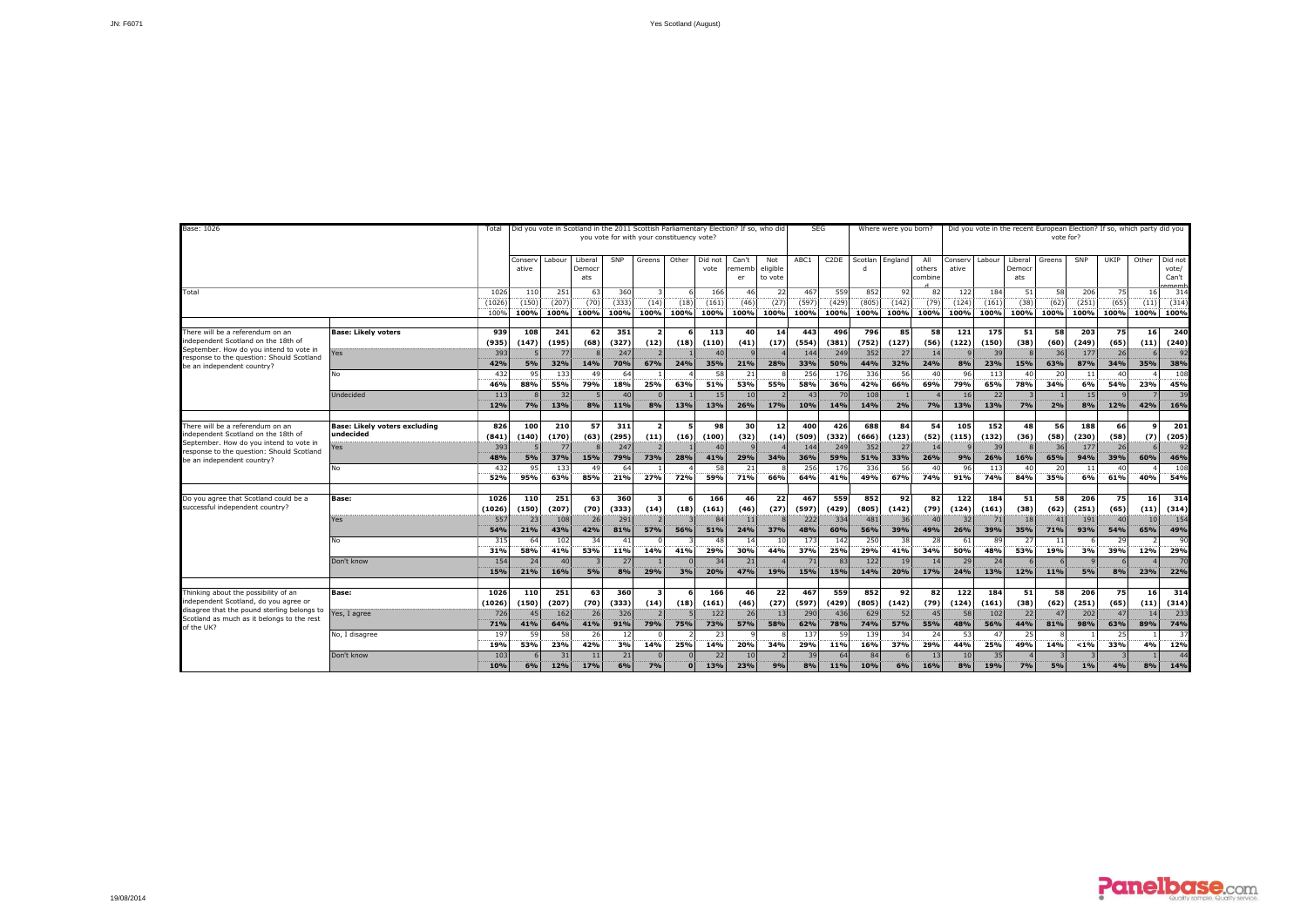| Base: 1026                                                                              |                                              | Total          | Gender       |              |                     |                     |                 | Gender x Age      |                   |                   |                     |                | Should Scotland be an independent<br>country? |               |                  |
|-----------------------------------------------------------------------------------------|----------------------------------------------|----------------|--------------|--------------|---------------------|---------------------|-----------------|-------------------|-------------------|-------------------|---------------------|----------------|-----------------------------------------------|---------------|------------------|
|                                                                                         |                                              |                | Male         | Female       | Male x<br>$16 - 34$ | Male x<br>$35 - 54$ | Male x<br>$55+$ | Female<br>x 16-34 | Female<br>x 35-54 | Female<br>$x 55+$ | Not<br>asked        | Yes            | No                                            | Undecid<br>ed | Will not<br>vote |
| Total                                                                                   |                                              | 1026           | 492          | 534          | 152                 | 171                 | 169             | 154               | 180               | 200               | $\Omega$            | 410            | 459                                           | 145           | 12               |
|                                                                                         |                                              | (1026)         | (495)        | (531)        | (102)               | (209)               | (184)           | (162)             | (183)             | (186)             | $\overline{(0)}$    | (402)          | (480)                                         | (130)         | (14)             |
|                                                                                         |                                              | 100%           | 100%         | 100%         | 100%                | 100%                | 100%            | 100%              | 100%              | 100%              |                     | 100%           | 100%                                          | 100%          | 100%             |
| The UK Government can't prevent an                                                      | Base:                                        | 1026           | 492          | 534          | 152                 | 171                 | 169             | 154               | 180               | 200               | $\Omega$            | 410            | 459                                           | 145           | 12               |
| independent Scotland using the pound, but                                               |                                              | (1026)         | (495)        | (531)        | (102)               | (209)               | (184)           | (162)             | (183)             | (186)             | (0)                 | (402)          | (480)                                         | (130)         | (14)             |
| the Westminster political parties have all                                              | More likely to vote Yes                      | 283            | 149          | 134          | 48                  | 52                  | 49              | 42                | 49                | 43                | $\Omega$            | 243            | 19                                            | 20            |                  |
| said that they would refuse to share the<br>UK's central bank, the Bank of England,     |                                              | 28%            | 30%          | 25%          | 31%                 | 31%                 | 29%             | <b>27%</b>        | 27%               | 22%               | $\mathbf{o}$        | 59%            | 4%                                            | 14%           | 12%              |
| with an independent Scotland in a currency                                              | More likely to vote No                       | 252            | 127          | 124          | 36                  | 47                  | 44              | 42                | 38                | 45                | $\Omega$            | 7              | 227                                           | 14            |                  |
| union. Does this statement make you:                                                    |                                              | 25%            | 26%          | 23%          | 24%                 | 28%                 | 26%             | 27%               | 21%               | 22%               | $\mathbf{o}$        | 2%             | 49%                                           | 10%           | 25%              |
|                                                                                         | Unchanged                                    | 491            | 216          | 275          | 68                  | 72                  | 76              | 70                | 94                | 112               |                     | 160            | 213                                           | 111           |                  |
|                                                                                         |                                              | <b>48%</b>     | 44%          | 52%          | 45%                 | 42%                 | 45%             | 45%               | 52%               | 56%               | $\mathbf{o}$        | 39%            | 46%                                           | 77%           | 63%              |
| The Scottish Government has said that                                                   | Base:                                        | 1026           | 492          | 534          | 152                 | 171                 | 169             | 154               | 180               | 200               | $\mathbf 0$         | 410            | 459                                           | 145           | 12               |
| sharing the UK's central bank in a currency                                             |                                              | (1026)         | (495)        | (531)        | (102)               | (209)               | (184)           | (162)             | (183)             | (186)             | (0)                 | (402)          | (480)                                         | (130)         | (14)             |
| union would be in the interests of both an                                              | Yes, I agree                                 | 579            | 287          | 291          | 101                 | 107                 | 79              | 87                | 105               | 100               | $\Omega$            | 346            | 148                                           | 78            |                  |
| independent Scotland and the rest of the<br>UK. Do you agree or disagree with this      |                                              | 56%            | 58%          | 55%          | 66%                 | 63%                 | 47%             | 56%               | 58%               | 50%               | $\bullet$           | 85%            | 32%                                           | 54%           | 52%              |
| statement?                                                                              | No, I disagree                               | 231            | 125          | 107          | 28                  | 32                  | 65              | 19                | 30                | 58                | $\Omega$            | 17             | 204                                           | 10            |                  |
|                                                                                         |                                              | 23%            | 25%          | 20%          | 18%                 | 19%                 | 38%             | 12%               | 17%               | 29%               | $\mathbf{o}$        | 4%             | 44%                                           | 7%            | 11%              |
|                                                                                         | Don't know                                   | 216            | 80           | 136          | 23                  | 32                  | 25              | 49                | 45                | 42                | $\Omega$            | 46             | 108                                           | 57            |                  |
|                                                                                         |                                              | 21%            | 16%          | 25%          | 15%                 | 19%                 | 15%             | 32%               | 25%               | 21%               | $\mathbf{o}$        | 11%            | 23%                                           | 39%           | 37%              |
| If the Westminster Government claimed the                                               | <b>Base:</b>                                 | 1026           | 492          | 534          | 152                 | 171                 | 169             | 154               | 180               | 200               | $\mathbf{o}$        | 410            | 459                                           | 145           | 12               |
| UK central bank, the Bank of England, for                                               |                                              | (1026)         | (495)        | (531)        | (102)               | (209)               | (184)           | (162)             | (183)             | (186)             | (0)                 | (402)          | (480)                                         | (130)         | (14)             |
| itself and refused to share this asset with ar                                          | Scotland should NOT have to pay a share of   | 539            | 258          | 281          | 89                  | 93                  | 76              | 83                | 93                | 104               | $\Omega$            | 318            | 124                                           | 90            |                  |
| independent Scotland in a currency union,<br>in these circumstances do you believe that | the UK's National Debt liabilities           | <b>53%</b>     | 52%          | 53%          | 58%                 | 54%                 | 45%             | <b>54%</b>        | 52%               | 52%               | Ô.                  | 78%            | 27%                                           | 62%           | 60%              |
| Scotland should NOT have to pay a share of                                              | Scotland should have to pay a share of the   | 333            | 173          | 161          | 44                  | 50                  | 79              | 34                | 59                | 68                | $\Omega$            | 55             | 262                                           | 13            |                  |
| the UK's National Debt liabilities?                                                     | UK's National Debt liabilities               | 32%            | 35%          | 30%          | 29%                 | 29%                 | 47%             | 22%               | 33%               | 34%               | 0                   | 13%            | 57%                                           | 9%            | 33%              |
|                                                                                         | Don't know                                   | 154            | 61           | 92           | 19                  | 28                  | 14              | 37                | 28                | 28                | $\Omega$            | 37             | 73                                            | 43            |                  |
|                                                                                         |                                              | 15%            | 12%          | 17%          | 13%                 | 16%                 | 8%              | 24%               | 16%               | 14%               | $\overline{0}$      | 9%             | 16%                                           | 29%           | 7%               |
|                                                                                         |                                              |                |              |              |                     |                     |                 |                   |                   |                   |                     |                |                                               |               |                  |
| Does the prospect of an increased role of<br>the private sector in the NHS in England   | Base:                                        | 1026<br>(1026) | 492<br>(495) | 534<br>(531) | 152<br>(102)        | 171<br>(209)        | 169<br>(184)    | 154<br>(162)      | 180<br>(183)      | 200<br>(186)      | $\mathbf{o}$<br>(0) | 410<br>(402)   | 459<br>(480)                                  | 145<br>(130)  | 12<br>(14)       |
| having an adverse effect on the Scottish                                                | 4 - Very likely to vote for an independent   | 380            | 206          | 174          | 79                  | 68                  | 59              | 42                | 55                | 77                |                     | 351            | 16                                            | 13            | $\Omega$         |
| budget which funds NHS Scotland make yo                                                 | Scotland                                     | 37%            | 42%          | 33%          | 52%                 | 40%                 | 35%             | 28%               | 31%               | 38%               | $\Omega$            | 86%            | 3%                                            | 9%            | $\mathbf{o}$     |
| likely or unlikely to vote for an independent<br>Scotland in the referendum.            | 3 - Quite likely to vote for an independent  | 95             | 45           | 51           | 17                  | 19                  |                 | 17                | 15                | 18                | $\Omega$            | 37             | 18                                            | 38            |                  |
|                                                                                         | Scotland                                     | 9%             | 9%           | 9%           | 11%                 | 11%                 | 5%              | 11%               | 8%                | 9%                | ö                   | 9%             | 4%                                            | 26%           | 16%              |
|                                                                                         | 2 - Quite unlikely to vote for an            | 95             | 31           | 64           |                     | 17                  |                 | 19                | 24                | 20                | $\Omega$            | $\Omega$       | 85                                            |               |                  |
|                                                                                         | independent Scotland                         | 9%             | 6%           | 12%          | 6%                  | 10%                 | 3%              | 12%               | 14%               | 10%               | $\mathbf{o}$        | $\overline{0}$ | 18%                                           | 5%            | 25%              |
|                                                                                         | 1 - Very unlikely to vote for an independent | 268            | 128          | 140          | 20                  | 34                  | 74              | 27                | 50                | 63                | $\Omega$            | $\overline{2}$ | 266                                           |               |                  |
|                                                                                         | Scotland                                     | 26%            | 26%          | 26%          | 13%                 | 20%                 | 44%             | 17%               | 28%               | 32%               | o                   | < 1%           | 58%                                           | $\mathbf{o}$  | 7%               |
|                                                                                         | Don't know                                   | 188<br>18%     | 82<br>17%    | 105<br>20%   | 26<br>17%           | 33<br>19%           | 24<br>14%       | 48<br>31%         | 35<br>20%         | 22<br>11%         | $\mathbf{0}$        | 19<br>5%       | 75<br>16%                                     | 87<br>60%     | 53%              |
|                                                                                         | Mean score                                   | 2.7            | 2.8          | 2.6          | 3.2                 | 7.9                 | 2.4             | 2.7               | 2.5               | 2.6               |                     | 3.9            | 1.4                                           | 3.1           | 2.2              |
|                                                                                         |                                              |                |              |              |                     |                     |                 |                   |                   |                   |                     |                |                                               |               |                  |

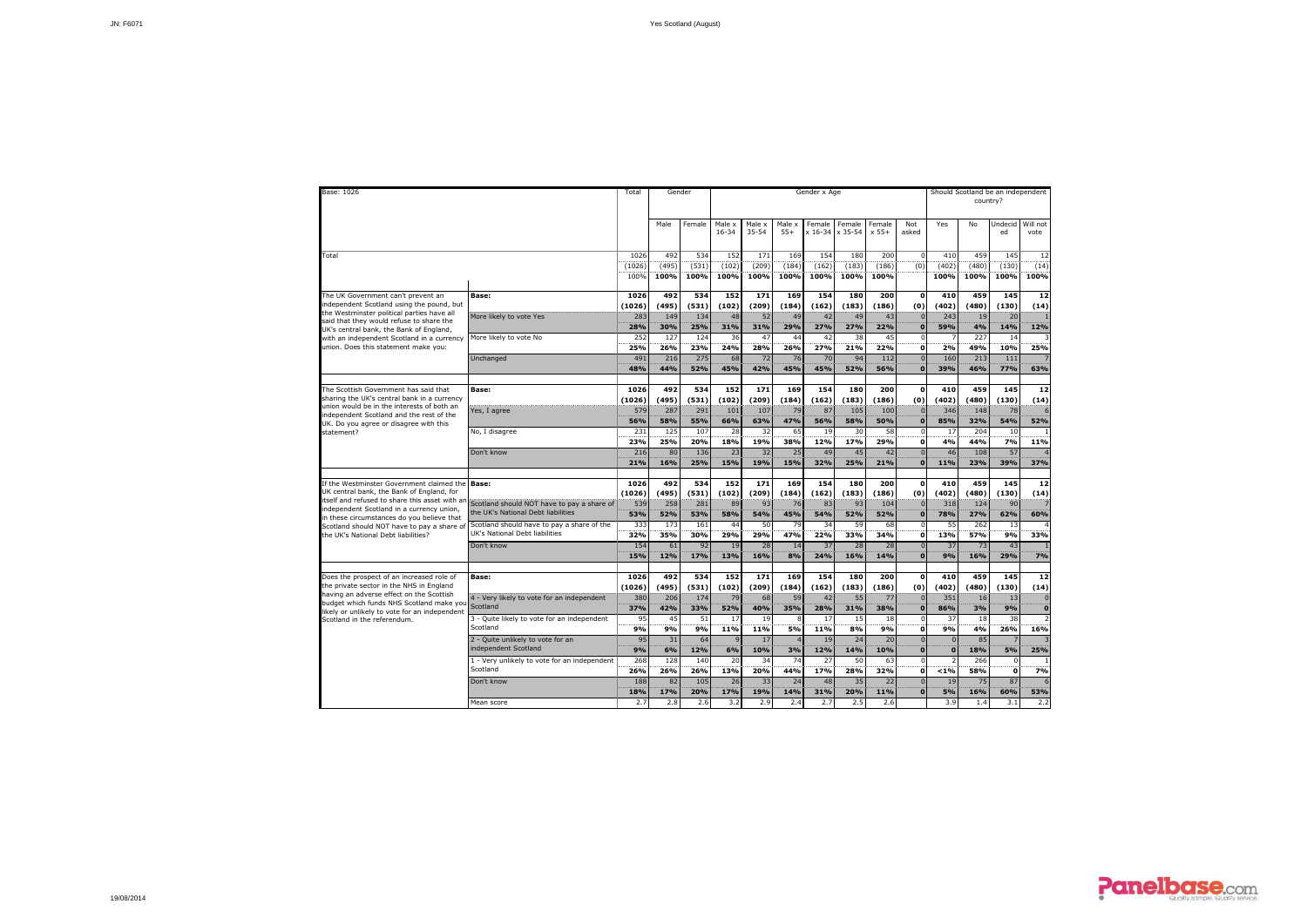

| Base: 1026                                                                                                                                                                            |                                                                                                                   | Total                            |                      |                     | Did you vote in Scotland in the 2011 Scottish Parliamentary Election? If so, who did |                      |                                 | you vote for with your constituency vote? |                      |                      |                            | <b>SEG</b>           |                               |                         | Where were you born?  |                              |                      |                      |                          | vote for?          |                      | Did you vote in the recent European Election? If so, which party did you |                    |                                         |
|---------------------------------------------------------------------------------------------------------------------------------------------------------------------------------------|-------------------------------------------------------------------------------------------------------------------|----------------------------------|----------------------|---------------------|--------------------------------------------------------------------------------------|----------------------|---------------------------------|-------------------------------------------|----------------------|----------------------|----------------------------|----------------------|-------------------------------|-------------------------|-----------------------|------------------------------|----------------------|----------------------|--------------------------|--------------------|----------------------|--------------------------------------------------------------------------|--------------------|-----------------------------------------|
|                                                                                                                                                                                       |                                                                                                                   |                                  | Conserv<br>ative     | Labour              | Liberal<br>Democi<br>ats                                                             | SNP                  | Greens                          | Other                                     | Did not<br>vote      | Can't<br>ememl<br>er | Not<br>eligible<br>to vote | ABC1                 | C <sub>2</sub> DE             | Scotlan<br>$\mathsf{d}$ | England               | All<br>others<br>combin      | Conserv<br>ative     | Labour               | Liberal<br>Democr<br>ats | Greens             | SNP                  | UKIP                                                                     | Other              | Did not<br>vote/<br>Can't<br>$n \alpha$ |
| Total                                                                                                                                                                                 |                                                                                                                   | 102<br>(1026<br>100 <sup>o</sup> | 110<br>(150)<br>100% | 251<br>(207<br>100% | 63<br>(70)<br>100%                                                                   | 360<br>(333)<br>100% | (14)<br>100%                    | (18)<br>100%                              | 166<br>(161)<br>100% | 46<br>(46)<br>100%   | 22<br>(27)<br>100%         | 467<br>(597)<br>100% | 559<br>(429<br>100%           | 852<br>(805)<br>100%    | 92<br>(142)<br>100%   | $\mathbf{R}$<br>(79)<br>100% | 122<br>(124)<br>100% | 184<br>(161)<br>100% | 51<br>(38)<br>100%       | 58<br>(62)<br>100% | 206<br>(251)<br>100% | 75<br>(65)<br>100%                                                       | 16<br>(11)<br>100% | 31 <sup>°</sup><br>(314)<br>100%        |
| The UK Government can't prevent an<br>independent Scotland using the pound, but                                                                                                       | Base:                                                                                                             | 1026<br>(1026)                   | <b>110</b><br>(150)  | 251<br>(207)        | 63<br>(70)                                                                           | 360<br>(333)         | $\overline{\mathbf{3}}$<br>(14) | 6<br>(18)                                 | 166<br>(161)         | 46<br>(46)           | 22<br>(27)                 | 467<br>(597)         | 559<br>(429)                  | 852<br>(805)            | 92<br>(142)           | 82<br>(79)                   | 122<br>(124)         | 184<br>(161)         | 51<br>(38)               | 58<br>(62)         | 206<br>(251)         | 75<br>(65)                                                               | 16<br>(11)         | 314<br>(314)                            |
| the Westminster political parties have all<br>said that they would refuse to share the<br>UK's central bank, the Bank of England,                                                     | More likely to vote Yes                                                                                           | 283<br>28%                       | 13<br>12%            | 50<br>20%           | 12%                                                                                  | 161<br>45%           | 21%                             | 37%                                       | 41<br>25%            | 10%                  | 16%                        | 80<br>17%            | 203<br>36%                    | 260<br>31%              | 12<br>14%             | 13%                          | 4%                   | 35<br>19%            | 8%                       | 23<br>40%          | 118<br>57%           | 18<br>24%                                                                | 10<br>65%          | 70<br>22%                               |
| with an independent Scotland in a currency<br>union. Does this statement make you:                                                                                                    | More likely to vote No<br>Unchanged                                                                               | 25<br>25%<br>49 <sup>2</sup>     | 45<br>41%<br>52      | 88<br>35%<br>113    | 20<br>31%<br>36                                                                      | 35<br>10%<br>164     | 14%                             | 30%                                       | 44<br>26%<br>81      | 15%<br>34            | -12<br>53%                 | 162<br>35%<br>22!    | $\mathbf{Q}$<br>16%<br>266    | 190<br>22%<br>402       | 31<br>34%<br>$\Delta$ | 31<br>38%<br>$\Delta$        | 43<br>35%<br>74      | 80<br>43%<br>70      | 14<br>28%<br>32          | 11%<br>28          | 5%<br>79             | 21<br>27%<br>36                                                          | 22%                | 7'<br>24%<br>169                        |
|                                                                                                                                                                                       |                                                                                                                   | 48%                              | 48%                  | 45%                 | 57%                                                                                  | 46%                  | 64%                             | 32%                                       | 49%                  | 75%                  | 31%                        | 48%                  | 48%                           | 47%                     | 52%                   | 50%                          | 61%                  | 38%                  | 63%                      | 49%                | 38%                  | 48%                                                                      | 13%                | 54%                                     |
| The Scottish Government has said that<br>sharing the UK's central bank in a currency<br>union would be in the interests of both an                                                    | Base:                                                                                                             | 1026<br>(1026)                   | 110<br>(150)         | 251<br>(207)        | 63<br>(70)                                                                           | 360<br>(333)         | $\overline{\mathbf{3}}$<br>(14) | (18)                                      | 166<br>(161)         | 46<br>(46)           | 22<br>(27)                 | 467<br>(597)         | 559<br>(429)                  | 852<br>(805)            | 92<br>(142)           | 82<br>(79)                   | 122<br>(124)         | 184<br>(161)         | 51<br>(38)               | 58<br>(62)         | 206<br>(251)         | 75<br>(65)                                                               | 16<br>(11)         | 314<br>(314)                            |
| independent Scotland and the rest of the<br>UK. Do you agree or disagree with this                                                                                                    | es, I agree<br>No. I disagree                                                                                     | 579<br>56%<br>23                 | 31<br>29%<br>62      | 128<br>51%<br>66    | 18<br>29%<br>40                                                                      | 275<br>76%<br>24     | 71%                             | 44%                                       | 92<br>55%<br>24      | 16<br>35%<br>11      | 14<br>62%                  | 233<br>50%<br>150    | 346<br>62%<br>82              | 509<br>60%<br>163       | 33<br>36%<br>40       | $\overline{3}$<br>45%        | 36<br>30%<br>57      | 84<br>46%<br>58      | 16<br>31%<br>3           | 33<br>57%<br>12    | 173<br>84%<br>10     | 34<br>45%<br>29                                                          | 14<br>85%          | 189<br>60%<br>34                        |
| statement?                                                                                                                                                                            | Don't know                                                                                                        | 23%<br>21(                       | 56%<br>16            | 26%<br>57           | 63%                                                                                  | 7%<br>61             | 14%                             | 52%                                       | 14%<br>50            | 24%<br>19            | 6%                         | 32%                  | 15%<br>132                    | 19%<br>180              | 43%<br>19             | 35%                          | 47%<br>29            | 31%<br>43            | 60%                      | 21%<br>13          | 5%<br>23             | 38%<br>12                                                                | 9%                 | 11%<br>91                               |
|                                                                                                                                                                                       |                                                                                                                   | 21%                              | 15%                  | 23%                 | 7%                                                                                   | 17%                  | 14%                             | 3%                                        | 30%                  | 41%                  | 31%                        | 18%                  | 24%                           | 21%                     | 21%                   | 21%                          | 24%                  | 23%                  | 8%                       | 22%                | 11%                  | 16%                                                                      | 7%                 | 29%                                     |
| If the Westminster Government claimed the<br>UK central bank, the Bank of England, for<br>itself and refused to share this asset with ar<br>independent Scotland in a currency union, | <b>Base:</b><br>Scotland should NOT have to pay a share of                                                        | 1026<br>(1026)<br>539            | 110<br>(150)<br>24   | 251<br>(207)<br>118 | 63<br>(70)<br>14                                                                     | 360<br>(333)<br>257  | 3<br>(14)                       | 6<br>(18)                                 | 166<br>(161)<br>92   | 46<br>(46)<br>20     | 22<br>(27)<br>10           | 467<br>(597)<br>199  | 559<br>(429)<br>341           | 852<br>(805)<br>466     | 92<br>(142)<br>36     | 82<br>(79)<br>$\overline{3}$ | 122<br>(124)<br>25   | 184<br>(161)<br>79   | 51<br>(38)<br>16         | 58<br>(62)<br>31   | 206<br>(251)<br>166  | 75<br>(65)<br>39                                                         | 16<br>(11)<br>14   | 314<br>(314)<br>169                     |
| in these circumstances do you believe that<br>Scotland should NOT have to pay a share of<br>the UK's National Debt liabilities?                                                       | he UK's National Debt liabilities<br>Scotland should have to pay a share of the<br>UK's National Debt liabilities | 53%<br>33 <sub>1</sub><br>32%    | 22%<br>74<br>67%     | 47%<br>90<br>36%    | 23%<br>45<br>72%                                                                     | 71%<br>64<br>18%     | 50%<br>50%                      | 49%<br>37%                                | 55%<br>38<br>23%     | 43%<br>10<br>23%     | 45%<br>33%                 | 43%<br>202<br>43%    | 61%<br>132<br>24%             | 55%<br>253<br>30%       | 39%<br>49<br>53%      | 46%<br>-31<br>38%            | 20%<br>78<br>64%     | 43%<br>77<br>42%     | 31%<br>32<br>62%         | 54%<br>20<br>34%   | 81%<br>21<br>10%     | 52%<br>34<br>45%                                                         | 86%<br>5%          | 54%<br>$\overline{7}$<br>22%            |
|                                                                                                                                                                                       | Don't know                                                                                                        | 154<br>15%                       | 12<br>11%            | 43<br>17%           | 6%                                                                                   | 38<br>11%            | $\Omega$                        | 14%                                       | 36<br>22%            | 16<br>34%            | 22%                        | $6^{\circ}$<br>14%   | 87<br>16%                     | 133<br>16%              | 8%                    | 16%                          | 19<br>16%            | 27<br>15%            | 7%                       | 12%                | 18<br>9%             | 3%                                                                       | 9%                 | 75<br>24%                               |
| Does the prospect of an increased role of<br>the private sector in the NHS in England                                                                                                 | Base:                                                                                                             | 1026<br>(1026)                   | 110<br>(150)         | 251<br>(207)        | 63<br>(70)                                                                           | 360<br>(333)         | 3<br>(14)                       | 6<br>(18)                                 | 166<br>(161)         | 46<br>(46)           | 22<br>(27)                 | 467<br>(597)         | 559<br>(429)                  | 852<br>(805)            | 92<br>(142)           | 82<br>(79)                   | 122<br>(124)         | 184<br>(161)         | 51<br>(38)               | 58<br>(62)         | 206<br>(251)         | 75<br>(65)                                                               | 16<br>(11)         | 314<br>(314)                            |
| having an adverse effect on the Scottish<br>budget which funds NHS Scotland make you<br>likely or unlikely to vote for an independent                                                 | 4 - Very likely to vote for an independent<br>Scotland                                                            | 380<br>37%                       | 12<br>11%            | 68<br>27%<br>34     | 12%                                                                                  | 231<br>64%           | 43%                             | 12%                                       | 43<br>26%            | 10<br>21%            | 32%                        | 126<br>27%<br>42     | 254<br>46%                    | 339<br>40%<br>76        | 23<br>25%             | 23%                          | 7%                   | 38<br>20%<br>19      | 8%                       | 36<br>62%          | 164<br>80%<br>22     | 29<br>38%                                                                | 32%                | 96<br>31%<br>39                         |
| Scotland in the referendum.                                                                                                                                                           | 3 - Quite likely to vote for an independent<br>Scotland<br>2 - Quite unlikely to vote for an                      | 95<br>9%<br>95                   | $1\%$                | 14%<br>26           | 8%<br>13                                                                             | 32<br>9%<br>15       | 29%<br>$\Omega$                 | 22%                                       | 15<br>9%<br>25       | 2%                   | 17%                        | 9%<br>56             | 53<br>10%<br>39               | 9%<br>70                | 8%                    | 12<br>15%<br>$\overline{2}$  | 5%                   | 10%<br>22            | 11%                      | 2%                 | 11%                  | 4%                                                                       | n<br>$\Omega$      | 13%<br>45                               |
|                                                                                                                                                                                       | independent Scotland<br>L - Very unlikely to vote for an independent                                              | 9%<br>26                         | 7%<br>71             | 10%<br>82           | 21%<br>29                                                                            | 4%<br>39             | $\Omega$<br>$\Omega$            | n                                         | 15%<br>28            | 4%<br>16             | 26%                        | 12%<br>169           | 7%<br>100                     | 8%<br>211               | 5%<br>41              | 24%<br>16                    | 6%<br>74             | 12%<br>76            | 14%<br>27                | 16%                | 1%                   | < 1%<br>32                                                               | 4%                 | 14%<br>46                               |
|                                                                                                                                                                                       | Scotland<br>Don't know                                                                                            | 26%<br>188<br>18%                | 65%<br>17<br>16%     | 33%<br>41<br>16%    | 46%<br>13%                                                                           | 11%<br>42<br>12%     | 14%<br>14%                      | 54%<br>12%                                | 17%<br>55<br>33%     | 34%<br>18<br>40%     | 3%<br>23%                  | 36%<br>74<br>16%     | 18%<br>11 <sup>3</sup><br>20% | 25%<br>157<br>18%       | 45%<br>16<br>17%      | 19%<br>19%                   | 61%<br>26<br>21%     | 41%<br>29<br>16%     | 53%<br>15%               | 14%<br>6%          | 2%<br>13<br>7%       | 42%<br>11<br>15%                                                         | 4%<br>10<br>60%    | 15%<br>87<br>28%                        |
|                                                                                                                                                                                       | Mean score                                                                                                        | 2.7                              | 1.5                  | 2.4                 | 1.8                                                                                  | 3.4                  | 3.2                             | 1.9                                       | 2.7                  | 2.2                  | 3.0                        | 2.3                  | 3.0                           | 2.8                     | 2.1                   | 2.5                          | 1.5                  | 2.1                  | 1.7                      | 3.2                | 3.8                  | 2.5                                                                      | 3.5                | 2.8                                     |

19/08/2014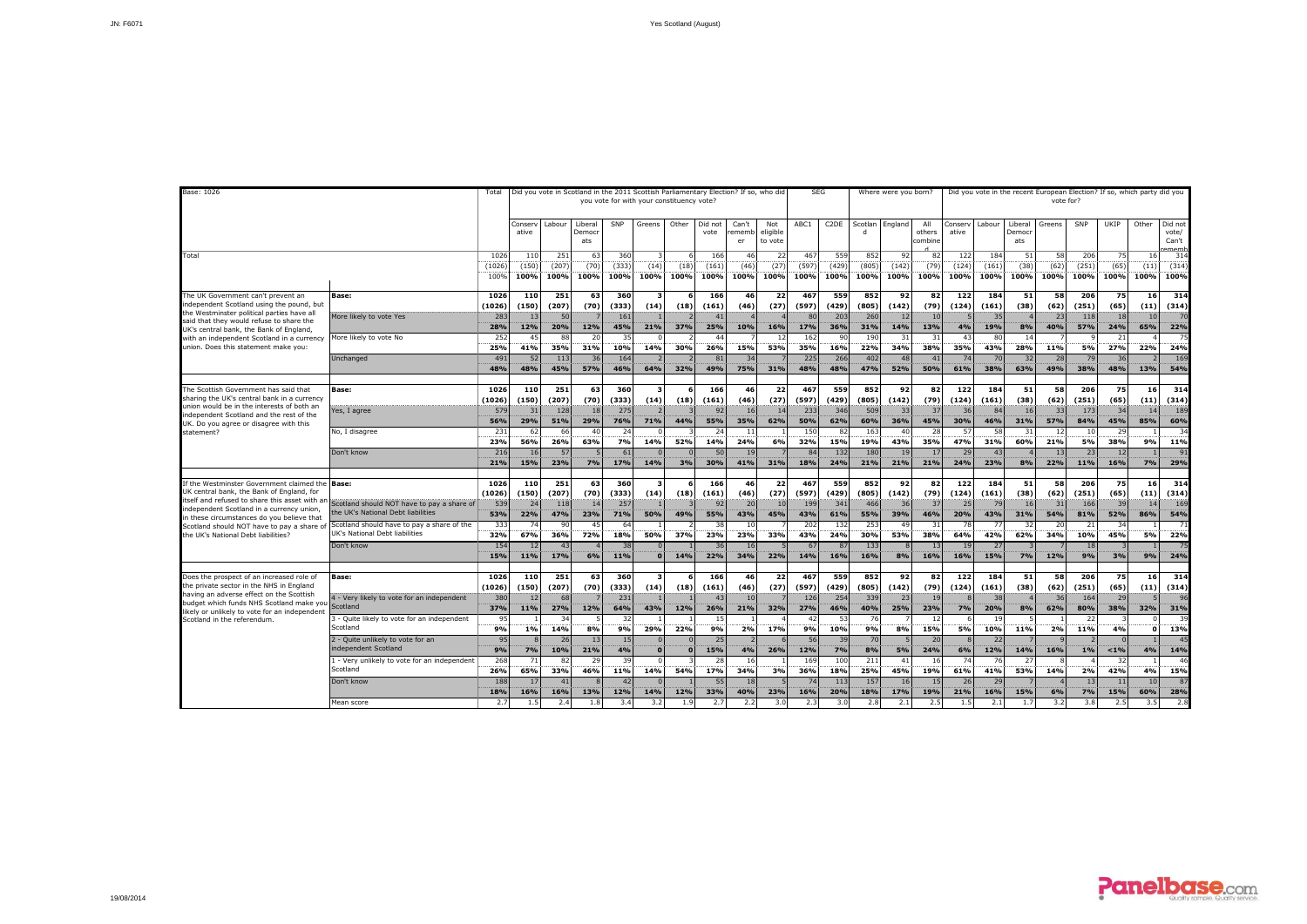| Base: 1026                                                                                | Total                  | Gender               |                      |                      |                      |                      | Gender x Age              |                      |                      |                          |                      | country?             | Should Scotland be an independent |                    |
|-------------------------------------------------------------------------------------------|------------------------|----------------------|----------------------|----------------------|----------------------|----------------------|---------------------------|----------------------|----------------------|--------------------------|----------------------|----------------------|-----------------------------------|--------------------|
|                                                                                           |                        | Male                 | Female               | Male x<br>$16 - 34$  | Male x<br>$35 - 54$  | Male x<br>$55+$      | Female<br>x 16-34 x 35-54 | Female               | Female<br>$x 55+$    | Not<br>asked             | Yes                  | No                   | Undecid<br>ed                     | Will not<br>vote   |
| Total                                                                                     | 1026<br>(1026)<br>100% | 492<br>(495)<br>100% | 534<br>(531)<br>100% | 152<br>(102)<br>100% | 171<br>(209)<br>100% | 169<br>(184)<br>100% | 154<br>(162)<br>100%      | 180<br>(183)<br>100% | 200<br>(186)<br>100% | 0<br>$\overline{(0)}$    | 410<br>(402)<br>100% | 459<br>(480)<br>100% | 145<br>(130)<br>100%              | 12<br>(14)<br>100% |
| Do vou trust ALEX SALMOND, First Minister,<br><b>Base:</b>                                | 1026                   | 492                  | 534                  | 152                  | 171                  | 169                  | 154                       | 180                  | 200                  | $\mathbf 0$              | 410                  | 459                  | 145                               | 12                 |
| to stand up for Scotland's interests?<br>Yes                                              | (1026)<br>529          | (495)<br>285         | (531)<br>244         | (102)<br>98          | (209)<br>101         | (184)<br>86          | (162)<br>66               | (183)<br>85          | (186)<br>93          | (0)                      | (402)<br>365         | (480)<br>100         | (130)<br>63                       | (14)               |
| No                                                                                        | 52%<br>378             | 58%<br>167           | 46%<br>211           | 64%<br>36            | 59%<br>53            | 51%<br>77            | 43%<br>61                 | 47%<br>76            | 47%<br>74            | $\Omega$<br>$\Omega$     | 89%<br>24            | 22%<br>309           | 43%<br>36                         | 17%                |
|                                                                                           | 37%                    | 34%                  | 40%                  | 24%                  | 31%                  | 46%                  | 40%                       | 42%                  | 37%                  | $\mathbf{0}$             | 6%                   | 67%                  | 25%                               | 75%                |
| Don't know                                                                                | 119<br>12%             | 40<br>8%             | 79<br>15%            | 18<br>12%            | 16<br>10%            | 6<br>4%              | 27<br>18%                 | 19<br>11%            | 32<br>16%            | $\Omega$<br>$\mathbf{0}$ | 21<br>5%             | 51<br>11%            | 46<br>32%                         | 8%                 |
| Do you trust NICOLA STURGEON, Deputy<br>Base:                                             | 1026                   | 492                  | 534                  | 152                  | 171                  | 169                  | 154                       | 180                  | 200                  | $\Omega$                 | 410                  | 459                  | 145                               | 12                 |
| First Minister, to stand up for Scotland's<br>interests?<br>Yes                           | (1026)<br>544          | (495)<br>291         | (531)<br>253         | (102)<br>94          | (209)<br>105         | (184)<br>92          | (162)<br>69               | (183)<br>78          | (186)<br>107         | (0)                      | (402)<br>357         | (480)<br>112         | (130)<br>73                       | (14)               |
| <b>No</b>                                                                                 | 53%<br>338             | 59%<br>154           | 47%<br>184           | 62%<br>37            | 61%<br>47            | 55%<br>70            | 45%<br>44                 | 43%<br>74            | 53%<br>66            | $\Omega$                 | 87%<br>27            | 24%<br>275           | 51%<br>29                         | 16%                |
|                                                                                           | 33%                    | 31%                  | 34%                  | 25%                  | 27%                  | 41%                  | 29%                       | 41%                  | 33%                  | $\Omega$                 | 6%                   | 60%                  | 20%                               | 67%                |
| Don't know                                                                                | 144<br>14%             | 47<br>9%             | 97<br>18%            | 21<br>14%            | 19<br>11%            | -7<br>4%             | 41<br>27%                 | 28<br>16%            | 27<br>14%            | $\Omega$<br>$\Omega$     | 26<br>6%             | 73<br>16%            | 43<br>30%                         | 17%                |
|                                                                                           |                        |                      |                      |                      |                      |                      |                           |                      |                      |                          |                      |                      |                                   |                    |
| Do you trust PATRICK HARVIE, leader of the Base:<br>Scottish Green Party, to stand up for | 1026<br>(1026)         | 492<br>(495)         | 534<br>(531)         | 152<br>(102)         | 171<br>(209)         | 169<br>(184)         | 154<br>(162)              | 180<br>(183)         | 200<br>(186)         | $\mathbf{o}$<br>(0)      | 410<br>(402)         | 459<br>(480)         | 145<br>(130)                      | 12<br>(14)         |
| Scotland's interests?<br><b>Yes</b>                                                       | 304<br>30%             | 181<br>37%           | 123<br>23%           | 70<br>46%            | 63<br>37%            | 48<br>29%            | 35<br>23%                 | 39<br>22%            | 48<br>24%            | $\Omega$<br>$\Omega$     | 179<br>44%           | 100<br>22%           | 23<br>16%                         | 15%                |
| No                                                                                        | 350                    | 172                  | 179                  | 43                   | 56                   | 72                   | 45                        | 67<br>37%            | 67<br>33%            | $\Omega$                 | 101                  | 199<br>43%           | 43<br>30%                         | 73%                |
| Don't know                                                                                | 34%<br>372             | 35%<br>139           | 33%<br>233           | 28%<br>39            | 33%<br>52            | 43%<br>48            | 29%<br>74                 | 74                   | 85                   | $\Omega$                 | 25%<br>130           | 161                  | 79                                |                    |
|                                                                                           | 36%                    | 28%                  | 44%                  | 26%                  | 31%                  | 28%                  | 48%                       | 41%                  | 43%                  | $\Omega$                 | 32%                  | 35%                  | 55%                               | 12%                |
| Do you trust DENNIS CANAVAN, Chairman<br><b>Base:</b>                                     | 1026                   | 492                  | 534                  | 152                  | 171                  | 169                  | 154                       | 180                  | 200                  | $\Omega$                 | 410                  | 459                  | 145                               | 12                 |
| of the Yes campaign, to stand up for<br>Scotland's interests?                             | (1026)                 | (495)                | (531)                | (102)                | (209)                | (184)                | (162)                     | (183)                | (186)                | (0)                      | (402)                | (480)                | (130)                             | (14)               |
| Yes                                                                                       | 418<br>41%             | 235<br>48%           | 183<br>34%           | 74<br>48%            | 94<br>55%            | 67<br>40%            | 44<br>28%                 | 57<br>31%            | 83<br>41%            | $\mathbf{0}$             | 306<br>75%           | 73<br>16%            | 37<br>26%                         | 14%                |
| No                                                                                        | 340<br>33%             | 158<br>32%           | 182<br>34%           | 41<br>27%            | 42<br>25%            | 76<br>45%            | 52<br>34%                 | 65<br>36%            | 65<br>32%            | $\mathbf{0}$             | 34<br>8%             | 266<br>58%           | 32<br>22%                         | 65%                |
| Don't know                                                                                | 268<br>26%             | 99<br>20%            | 169<br>32%           | 38<br>25%            | 35<br>20%            | 26<br>16%            | 58<br>37%                 | 59<br>33%            | 53<br>26%            | $\Omega$<br>$\mathbf{0}$ | 69<br>17%            | 121<br>26%           | 76<br>52%                         | 21%                |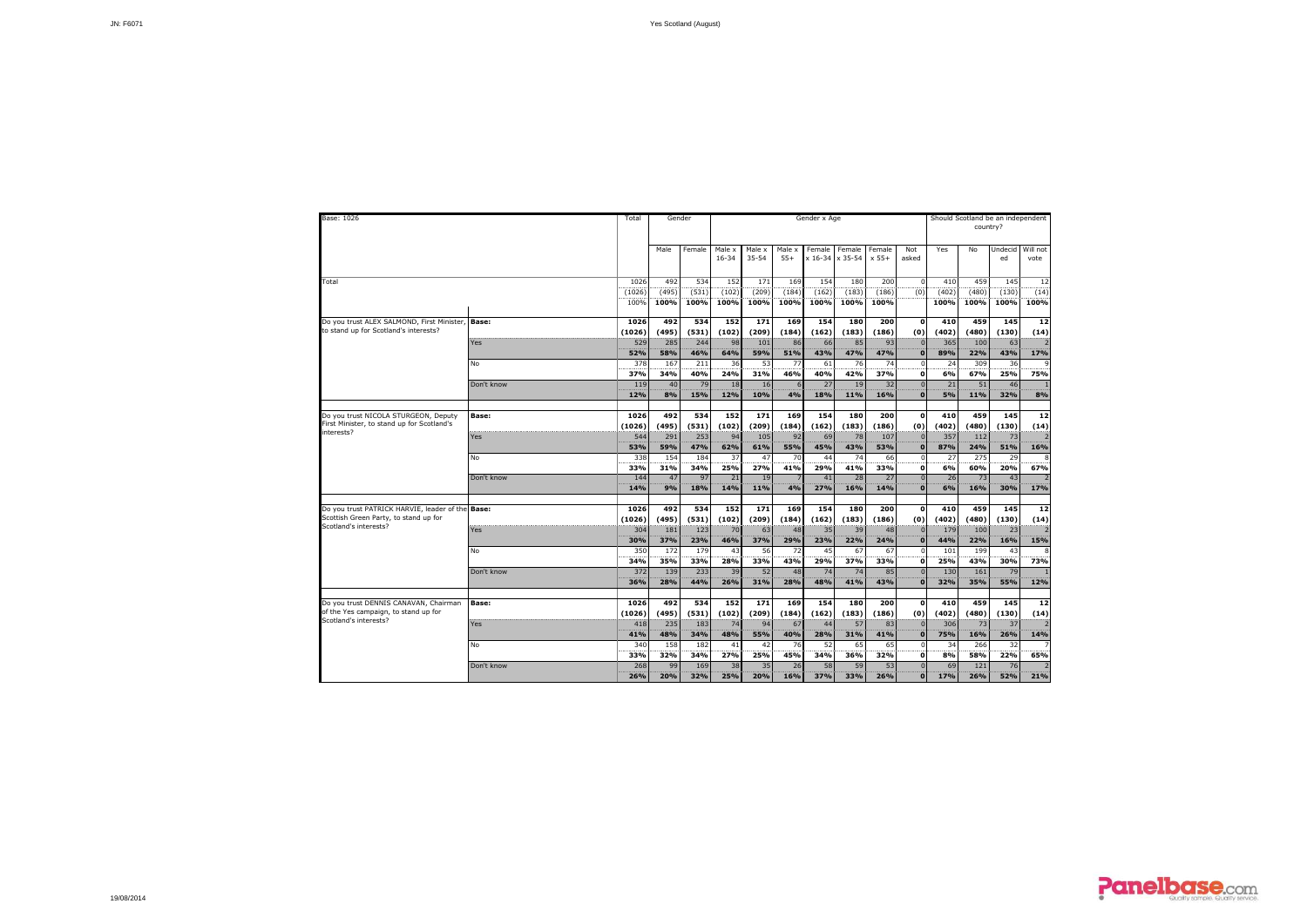| Base: 1026                                                                                             |                            | Total                        |                           |                              |                          | Did you vote in Scotland in the 2011 Scottish Parliamentary Election? If so, who did<br>vou vote for with your constituency vote? |                                        |              |                           |                         |                              |                            | <b>SEG</b>                 |                            | Where were you born?     |                          |                                       |                           | Did you vote in the recent European Election? If so, which party did you |                                    | vote for?                  |                         |                    |                                    |
|--------------------------------------------------------------------------------------------------------|----------------------------|------------------------------|---------------------------|------------------------------|--------------------------|-----------------------------------------------------------------------------------------------------------------------------------|----------------------------------------|--------------|---------------------------|-------------------------|------------------------------|----------------------------|----------------------------|----------------------------|--------------------------|--------------------------|---------------------------------------|---------------------------|--------------------------------------------------------------------------|------------------------------------|----------------------------|-------------------------|--------------------|------------------------------------|
|                                                                                                        |                            |                              | Conser<br>ative           | Labour                       | Liberal<br>Democr<br>ats | SNP                                                                                                                               | Greens                                 | Other        | Did not<br>vote           | Can't<br>rememb<br>er   | Not<br>eligible<br>to vote   | ABC1                       | C <sub>2</sub> DE          | Scotlan<br>d               | England                  | All<br>others<br>combine | Conserv<br>ative                      | Labour                    | Liberal<br>Democr<br>ats                                                 | Greens                             | SNP                        | UKIP                    | Other              | Did not<br>vote/<br>Can't<br>amaml |
| Total                                                                                                  |                            | 1026<br>(1026)<br>100%       | 110<br>(150)<br>100%      | 251<br>(207)<br>100%         | 63<br>(70)<br>100%       | 360<br>(333)<br>100%                                                                                                              | (14)<br>100%                           | (18)<br>100% | 166<br>(161)<br>100%      | 46<br>(46)<br>100%      | 22<br>(27)<br>100%           | 467<br>(597<br>100%        | 559<br>(429)<br>100%       | 852<br>(805)<br>100%       | 92<br>(142)<br>100%      | 82<br>(79)<br>100%       | 122<br>(124)<br>100%                  | 184<br>(161)<br>100%      | 51<br>(38)<br>100%                                                       | 58<br>(62)<br>100%                 | 206<br>(251)<br>100%       | 75<br>(65)<br>100%      | 16<br>(11)<br>100% | 314<br>(314)<br>100%               |
| Do you trust ALEX SALMOND, First Minister,<br>to stand up for Scotland's interests?                    | <b>Base:</b><br>Yes        | 1026<br>(1026)<br>529<br>52% | 110<br>(150)<br>30<br>27% | 251<br>(207)<br>100<br>40%   | 63<br>(70)<br>17<br>27%  | 360<br>(333)<br>281<br>78%                                                                                                        | $\overline{\mathbf{3}}$<br>(14)<br>50% | (18)<br>43%  | 166<br>(161)<br>76<br>46% | 46<br>(46)<br>13<br>29% | 22<br>(27)<br>34%            | 467<br>(597)<br>228<br>49% | 559<br>(429)<br>301<br>54% | 852<br>(805)<br>455<br>53% | 92<br>(142)<br>41<br>45% | 82<br>(79)<br>33<br>40%  | 122<br>(124)<br>49<br>40%             | 184<br>(161)<br>65<br>35% | 51<br>(38)<br>16<br>31%                                                  | 58<br>(62)<br>35<br>61%            | 206<br>(251)<br>182<br>89% | 75<br>(65)<br>28<br>37% | 16<br>(11)<br>32%  | 314<br>(314)<br>149<br>47%         |
|                                                                                                        | <b>No</b><br>Don't know    | 378<br>37%<br>119<br>12%     | 77<br>70%<br>3%           | 125<br>50%<br>26<br>10%      | 40<br>63%<br>10%         | 58<br>16%<br>21<br>6%                                                                                                             | 29%<br>21%                             | 44%<br>14%   | 51<br>31%<br>39<br>24%    | 16<br>35%<br>16<br>35%  | 36%<br>29%                   | 197<br>42%<br>42<br>9%     | 181<br>32%<br>78<br>14%    | 303<br>36%<br>94<br>11%    | 42<br>46%<br>10%         | 32<br>40%<br>16<br>20%   | 68<br>55%<br>6<br>5%                  | 103<br>56%<br>16<br>9%    | 28<br>54%<br>15%                                                         | 15<br>26%<br>13%                   | 14<br>7%<br>10<br>5%       | 44<br>58%<br>5%         | 26%<br>42%         | 103<br>33%<br>62<br>20%            |
| Do you trust NICOLA STURGEON, Deputy<br>First Minister, to stand up for Scotland's<br>interests?       | Base:<br>Yes               | 1026<br>(1026)<br>544        | 110<br>(150)<br>30        | 251<br>(207)<br>112          | 63<br>(70)<br>21         | 360<br>(333)<br>281                                                                                                               | $\mathbf{3}$<br>(14)                   | 6<br>(18)    | 166<br>(161)<br>75        | 46<br>(46)<br>14        | 22<br>(27)                   | 467<br>(597)<br>231        | 559<br>(429)<br>314        | 852<br>(805)<br>474        | 92<br>(142)<br>38        | 82<br>(79)<br>33         | 122<br>(124)<br>50                    | 184<br>(161)<br>76        | 51<br>(38)<br>19                                                         | 58<br>(62)<br>35                   | 206<br>(251)<br>179        | 75<br>(65)<br>29        | 16<br>(11)<br>10   | 314<br>(314)<br>145                |
|                                                                                                        | No                         | 53%<br>338<br>33%            | 28%<br>70<br>64%          | 45%<br>111<br>44%            | 33%<br>39<br>62%         | 78%<br>49<br>14%                                                                                                                  | 50%<br>29%                             | 46%<br>37%   | 46%<br>52<br>31%          | 31%<br>11<br>25%        | 31%<br>13%                   | 49%<br>181<br>39%          | 56%<br>157<br>28%          | 56%<br>267<br>31%          | 41%<br>40<br>43%         | 40%<br>32<br>38%         | 41%<br>54<br>44%                      | 41%<br>91<br>49%          | 37%<br>23<br>46%                                                         | 61%<br>14<br>25%                   | 87%<br>19<br>9%            | 39%<br>41<br>55%        | 65%<br>28%         | 46%<br>92<br>29%                   |
| Do you trust PATRICK HARVIE, leader of the                                                             | Don't know<br><b>Base:</b> | 144<br>14%<br>1026           | 8%<br>110                 | 28<br>11%<br>251             | 6%<br>63                 | 30<br>8%<br>360                                                                                                                   | 21%<br>$\mathbf{3}$                    | 17%          | 38<br>23%<br>166          | 20<br>44%<br>46         | $-13$<br>57%<br>22           | 55<br>12%<br>467           | 88<br>16%<br>559           | 111<br>13%<br>852          | 15<br>16%<br>92          | 18<br>22%<br>82          | 18<br>15%<br>122                      | 17<br>9%<br>184           | 17%<br>51                                                                | 15%<br>58                          | 4%<br>206                  | 6%<br>75                | 7%<br>16           | 77<br>25%<br>314                   |
| Scottish Green Party, to stand up for<br>Scotland's interests?                                         | <b>Yes</b><br>No           | (1026)<br>304<br>30%<br>350  | (150)<br>28<br>25%<br>52  | (207)<br>68<br>27%<br>94     | (70)<br>28<br>45%<br>22  | (333)<br>141<br>39%<br>103                                                                                                        | (14)<br>64%                            | (18)<br>16%  | (161)<br>25<br>15%<br>55  | (46)<br>12%<br>18       | (27)<br>25%                  | (597)<br>160<br>34%<br>164 | (429)<br>144<br>26%<br>186 | (805)<br>254<br>30%<br>290 | (142)<br>30<br>33%<br>31 | (79)<br>20<br>24%<br>29  | (124)<br>35 <sub>1</sub><br>29%<br>40 | (161)<br>45<br>25%<br>77  | (38)<br>19<br>37%<br>24                                                  | (62)<br>37<br>64%                  | (251)<br>78<br>38%<br>68   | (65)<br>24<br>31%<br>37 | (11)<br>5%         | (314)<br>65<br>21%<br>$Q_{d}$      |
|                                                                                                        | Don't know                 | 34%<br>372<br>36%            | 47%<br>30<br>28%          | 37%<br>8 <sup>c</sup><br>36% | 35%<br>13<br>20%         | 29%<br>116<br>32%                                                                                                                 | 14%<br>21%                             | 62%<br>22%   | 33%<br>86<br>52%          | 39%<br>23<br>49%        | 14%<br>1 <sup>2</sup><br>61% | 35%<br>143<br>31%          | 33%<br>229<br>41%          | 34%<br>308<br>36%          | 34%<br>31<br>33%         | 36%<br>33<br>40%         | 33%<br>47<br>38%                      | 42%<br>61<br>33%          | 46%<br>16%                                                               | 10%<br>16<br>27%                   | 33%<br>60<br>29%           | 50%<br>14<br>19%        | 26%<br>11<br>69%   | 30%<br>155<br>49%                  |
| Do you trust DENNIS CANAVAN, Chairman<br>of the Yes campaign, to stand up for<br>Scotland's interests? | Base:<br>Yes               | 1026<br>(1026)<br>418<br>41% | 110<br>(150)<br>17<br>15% | 251<br>(207)<br>91<br>36%    | 63<br>(70)<br>12<br>18%  | 360<br>(333)<br>222<br>62%                                                                                                        | $\mathbf{3}$<br>(14)<br>43%            | (18)<br>36%  | 166<br>(161)<br>52<br>32% | 46<br>(46)<br>14<br>30% | 22<br>(27)<br>32%            | 467<br>(597)<br>166<br>36% | 559<br>(429)<br>252<br>45% | 852<br>(805)<br>369<br>43% | 92<br>(142)<br>23<br>25% | 82<br>(79)<br>25<br>31%  | 122<br>(124)<br>29<br>24%             | 184<br>(161)<br>62<br>33% | 51<br>(38)<br>12<br>24%                                                  | 58<br>(62)<br>25<br>43%            | 206<br>(251)<br>157<br>76% | 75<br>(65)<br>19<br>25% | 16<br>(11)<br>34%  | 314<br>(314)<br>109<br>35%         |
|                                                                                                        | No<br>Don't know           | 340<br>33%<br>268<br>26%     | 64%<br>23<br>21%          | 106<br>42%<br>54<br>22%      | 33<br>53%<br>18<br>29%   | 63<br>18%<br>75<br>21%                                                                                                            | 21%<br>36%                             | 51%<br>14%   | 46<br>28%<br>67<br>41%    | 12<br>26%<br>20<br>44%  | 27%<br>41%                   | 178<br>38%<br>123<br>26%   | 162<br>29%<br>146<br>26%   | 278<br>33%<br>205<br>24%   | 34<br>37%<br>34<br>37%   | 28<br>34%<br>29<br>35%   | 49<br>41%<br>43<br>35%                | 91<br>49%<br>32<br>17%    | 27<br>53%<br>12<br>23%                                                   | 1 <sup>2</sup><br>24%<br>19<br>33% | 21<br>10%<br>28<br>13%     | 47<br>63%<br>12%        | 29%<br>37%         | 86<br>27%<br>120<br>38%            |

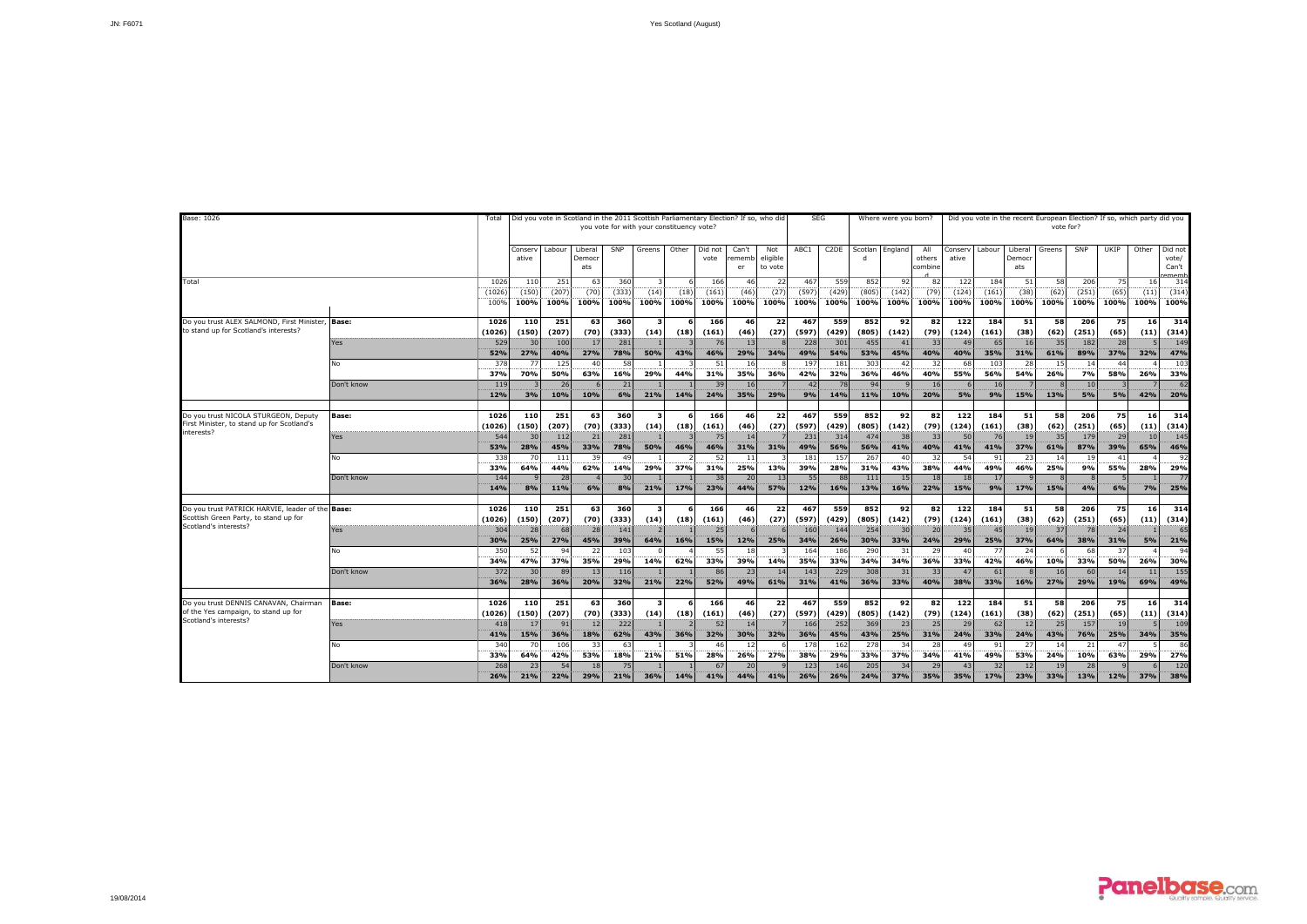| Base: 1026                                                                                                        |              | Total                  | Gender               |                      |                      |                      |                      | Gender x Age              |                      |                      |                          |                      | country?             | Should Scotland be an independent |                      |
|-------------------------------------------------------------------------------------------------------------------|--------------|------------------------|----------------------|----------------------|----------------------|----------------------|----------------------|---------------------------|----------------------|----------------------|--------------------------|----------------------|----------------------|-----------------------------------|----------------------|
|                                                                                                                   |              |                        | Male                 | Female               | Male x<br>$16 - 34$  | Male x<br>$35 - 54$  | Male x<br>$55+$      | Female<br>x 16-34 x 35-54 | Female               | Female<br>$x 55+$    | Not<br>asked             | Yes                  | No                   | Undecid<br>ed                     | Will not<br>vote     |
| Total                                                                                                             |              | 1026<br>(1026)<br>100% | 492<br>(495)<br>100% | 534<br>(531)<br>100% | 152<br>(102)<br>100% | 171<br>(209)<br>100% | 169<br>(184)<br>100% | 154<br>(162)<br>100%      | 180<br>(183)<br>100% | 200<br>(186)<br>100% | 0<br>$\overline{(0)}$    | 410<br>(402)<br>100% | 459<br>(480)<br>100% | 145<br>(130)<br>100%              | 12<br>(14)<br>100%   |
| Do vou trust JOHANN LAMONT, leader of                                                                             | <b>Base:</b> | 1026                   | 492                  | 534                  | 152                  | 171                  | 169                  | 154                       | 180                  | 200                  | $\mathbf 0$              | 410                  | 459                  | 145                               | 12                   |
| Scottish Labour, to stand up for Scotland's<br>interests?                                                         | Yes          | (1026)<br>310          | (495)<br>157         | (531)<br>153         | (102)<br>45          | (209)<br>55          | (184)<br>57          | (162)<br>28               | (183)<br>42          | (186)<br>83          | (0)                      | (402)<br>77          | (480)<br>200         | (130)<br>32                       | (14)                 |
|                                                                                                                   | No           | 30%<br>408             | 32%<br>234           | 29%<br>174           | 29%<br>75            | 32%<br>75            | 34%<br>84            | 18%<br>46                 | 23%<br>65            | 42%<br>63            | $\Omega$<br>$\Omega$     | 19%<br>237           | 44%<br>116           | 22%<br>46                         | 7%                   |
|                                                                                                                   | Don't know   | 40%<br>308             | 47%<br>101           | 33%<br>207           | 49%<br>33            | 44%<br>41            | 50%<br>28            | 30%<br>81                 | 36%<br>73            | 31%<br>54            | $\mathbf{0}$             | 58%<br>96            | 25%<br>144           | 32%<br>67                         | 81%                  |
|                                                                                                                   |              | 30%                    | 21%                  | 39%                  | 22%                  | 24%                  | 16%                  | 52%                       | 40%                  | 27%                  | $\Omega$                 | 23%                  | 31%                  | 46%                               | 12%                  |
| Do you trust RUTH DAVIDSON, leader of<br>the Scottish Conservatives, to stand up for                              | <b>Base:</b> | 1026<br>(1026)         | 492<br>(495)         | 534<br>(531)         | 152<br>(102)         | 171<br>(209)         | 169<br>(184)         | 154<br>(162)              | 180<br>(183)         | 200<br>(186)         | $\Omega$<br>(0)          | 410<br>(402)         | 459<br>(480)         | 145<br>(130)                      | 12<br>(14)           |
| Scotland's interests?                                                                                             | Yes          | 241<br>23%             | 131<br>27%           | 109<br>20%           | 37<br>24%            | 32<br>19%            | 62<br>37%            | 22<br>14%                 | 31<br>17%            | 56<br>28%            | $\Omega$                 | 42<br>10%            | 186<br>40%           | 13<br>9%                          | $\Omega$<br>$\Omega$ |
|                                                                                                                   | <b>No</b>    | 541<br>53%             | 280<br>57%           | 261<br>49%           | 87<br>57%            | 111<br>65%           | 82<br>49%            | 65<br>42%                 | 102<br>56%           | 95<br>47%            | $\Omega$                 | 303<br>74%           | 154<br>33%           | 75<br>52%                         | 10<br>83%            |
|                                                                                                                   | Don't know   | 244<br>24%             | 81<br>16%            | 163<br>31%           | 28<br>18%            | 28<br>16%            | 25<br>15%            | 67<br>43%                 | 47<br>26%            | 49<br>25%            | $\Omega$<br>$\Omega$     | 65<br>16%            | 120<br>26%           | 57<br>39%                         | 17%                  |
|                                                                                                                   |              |                        |                      |                      |                      |                      |                      |                           |                      |                      |                          |                      |                      |                                   |                      |
| Do you trust WILLIE RENNIE, leader of the<br>Scottish Liberal Democrats, to stand up for<br>Scotland's interests? | <b>Base:</b> | 1026<br>(1026)         | 492<br>(495)         | 534<br>(531)         | 152<br>(102)         | 171<br>(209)         | 169<br>(184)         | 154<br>(162)              | 180<br>(183)         | 200<br>(186)         | $\mathbf{o}$<br>(0)      | 410<br>(402)         | 459<br>(480)         | 145<br>(130)                      | 12<br>(14)           |
|                                                                                                                   | Yes          | 207<br><b>20%</b>      | 111<br>23%           | 97<br>18%            | 37<br>24%            | 40<br>23%            | 34<br>20%            | 14<br>9%                  | 36<br>20%            | 47<br>23%            | $\Omega$<br>$\Omega$     | 56<br>14%            | 135<br>29%           | 16<br>11%                         | 7%                   |
|                                                                                                                   | <b>No</b>    | 446<br>43%             | 245<br>50%           | 200<br>38%           | 68<br>45%            | 92<br>54%            | 84<br>50%            | 52<br>34%                 | 69<br>39%            | 79<br>39%            | $\Omega$                 | 241<br>59%           | 139<br>30%           | 57<br>39%                         | 10<br>83%            |
|                                                                                                                   | Don't know   | 373<br>36%             | 136<br>28%           | 237<br>44%           | 46<br>31%            | 39<br>23%            | 51<br>30%            | 88<br>57%                 | 75<br>42%            | 74<br>37%            | $\Omega$<br>$\Omega$     | 113<br>28%           | 185<br>40%           | 73<br>50%                         | 11%                  |
|                                                                                                                   |              |                        |                      |                      |                      |                      |                      |                           |                      |                      |                          |                      |                      |                                   |                      |
| Do you trust DAVID CAMERON, Prime<br>Minister, to stand up for Scotland's<br>interests?                           | <b>Base:</b> | 1026<br>(1026)         | 492<br>(495)         | 534<br>(531)         | 152<br>(102)         | 171<br>(209)         | 169<br>(184)         | 154<br>(162)              | 180<br>(183)         | 200<br>(186)         | $\Omega$<br>(0)          | 410<br>(402)         | 459<br>(480)         | 145<br>(130)                      | 12<br>(14)           |
|                                                                                                                   | Yes          | 196<br>19%             | 97<br>20%            | 99<br>18%            | 22<br><b>15%</b>     | 25<br>15%            | 50<br>29%            | 19<br>12%                 | 29<br>16%            | 51<br>25%            | $\mathbf{o}$             | 20<br>5%             | 168<br>37%           | 5%                                | 4%                   |
|                                                                                                                   | No           | 682<br>66%             | 331<br>67%           | 351<br>66%           | 110<br>72%           | 130<br>76%           | 91<br>54%            | 108<br>70%                | 124<br>69%           | 120<br>60%           | $\Omega$<br>$\mathbf{0}$ | 375<br>92%           | 188<br>41%           | 109<br>75%                        | 10<br>85%            |
|                                                                                                                   | Don't know   | 148<br>14%             | 64<br>13%            | 84<br>16%            | 20<br>13%            | 15<br>9%             | 28<br>17%            | 27<br>17%                 | 28<br>15%            | 30<br>15%            | $\mathbf{0}$<br>$\Omega$ | 14<br>4%             | 103<br>22%           | 29<br>20%                         | 11%                  |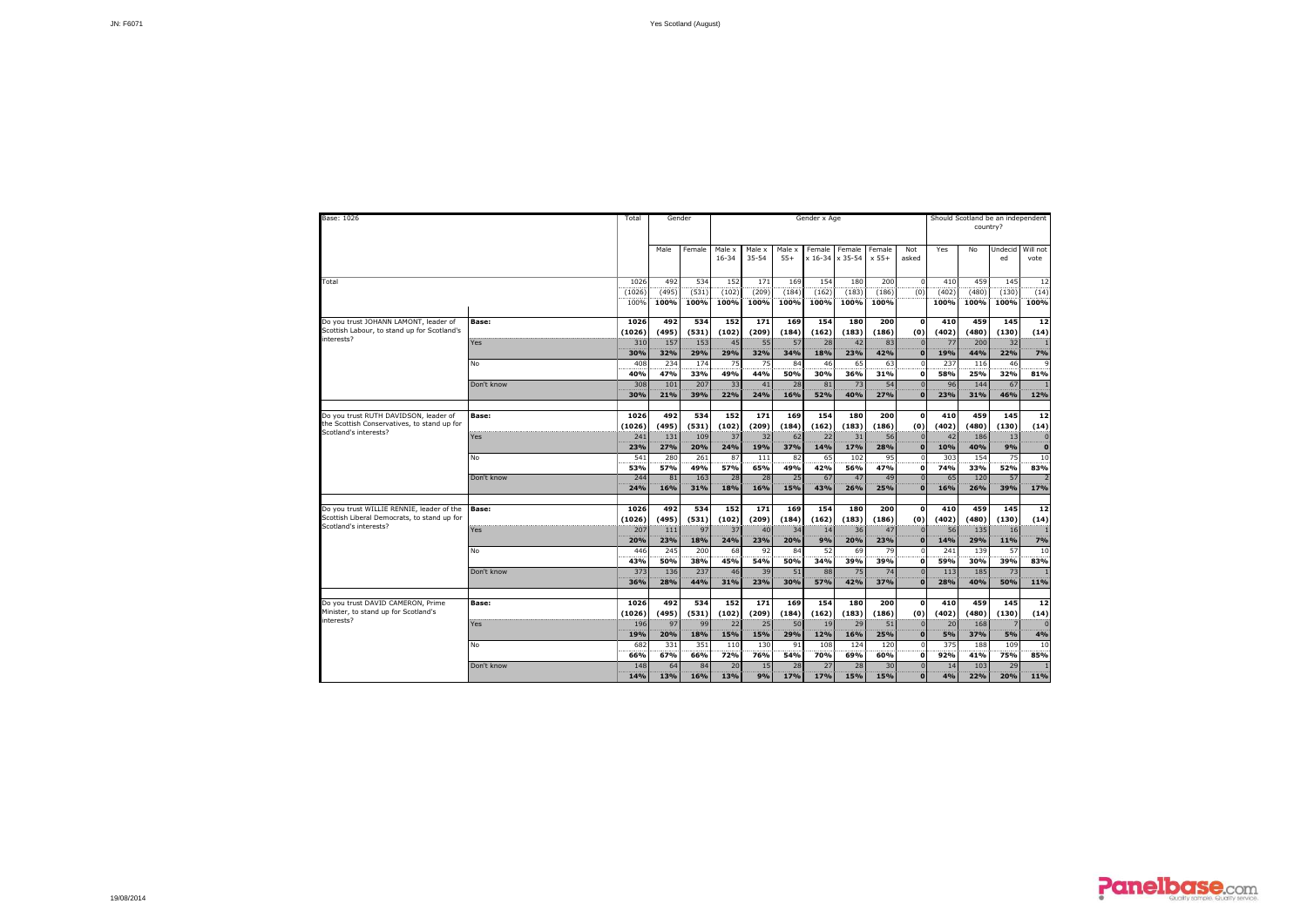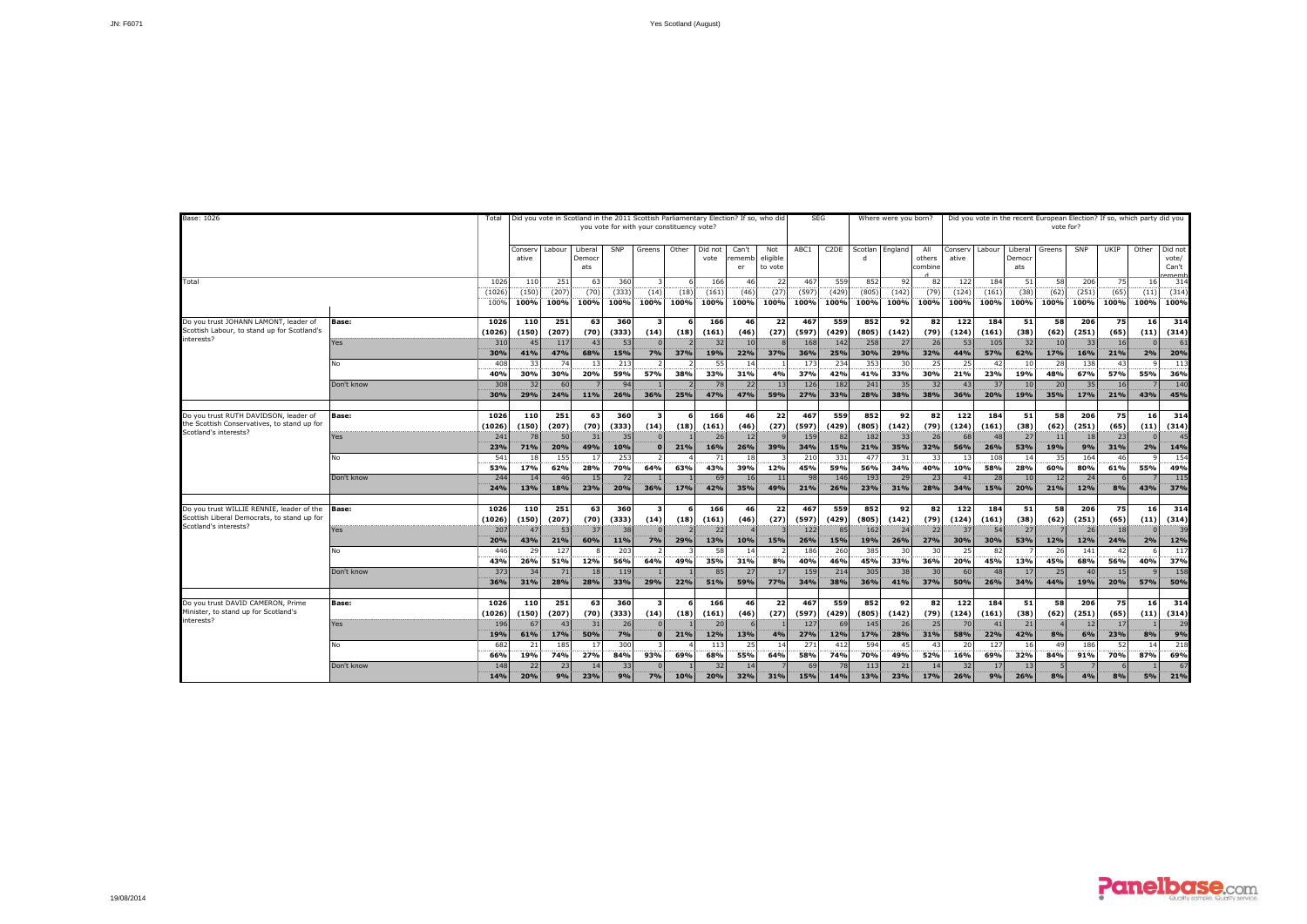| Base: 1026                                                                                              |              | Total                      |                          | Gender                   |                                |                                |                          | Gender x Age              |                          |                          |                      |                      | country?             | Should Scotland be an independent |                        |
|---------------------------------------------------------------------------------------------------------|--------------|----------------------------|--------------------------|--------------------------|--------------------------------|--------------------------------|--------------------------|---------------------------|--------------------------|--------------------------|----------------------|----------------------|----------------------|-----------------------------------|------------------------|
|                                                                                                         |              |                            | Male                     | Female                   | Male x<br>$16 - 34$            | Male x<br>$35 - 54$            | Male x<br>$55+$          | Female<br>x 16-34 x 35-54 | Female                   | Female<br>$x 55+$        | Not<br>asked         | Yes                  | No                   | Undecid<br>ed                     | Will not<br>vote       |
| Total                                                                                                   |              | 1026<br><br>(1026)<br>100% | 492<br><br>(495)<br>100% | 534<br><br>(531)<br>100% | 152<br>------<br>(102)<br>100% | 171<br>------<br>(209)<br>100% | 169<br><br>(184)<br>100% | 154<br><br>(162)<br>100%  | 180<br><br>(183)<br>100% | 200<br><br>(186)<br>100% | $\Omega$<br>(0)      | 410<br>(402)<br>100% | 459<br>(480)<br>100% | 145<br><br>(130)<br>100%          | 12<br><br>(14)<br>100% |
| Do you trust NICK CLEGG, Deputy Prime<br>Minister, to stand up for Scotland's<br>interests?             | <b>Base:</b> | 1026<br>(1026)             | 492<br>(495)             | 534<br>(531)             | 152<br>(102)                   | 171<br>(209)                   | 169<br>(184)             | 154<br>(162)              | 180<br>(183)             | 200<br>(186)             | $\Omega$<br>(0)      | 410<br>(402)         | 459<br>(480)         | 145<br>(130)                      | 12<br>(14)             |
|                                                                                                         | Yes          | 114<br>11%                 | 59<br>12%                | 55<br>10%                | 19<br>13%                      | 17<br>10%                      | 23<br>14%                | 12<br>8%                  | 22<br>12%                | 21<br>10%                | $\bf{0}$             | 20<br><b>5%</b>      | 92<br>20%            | 2%                                | 4%                     |
|                                                                                                         | No           | 708<br>69%                 | 352<br>72%               | 356<br>67%               | 103<br>68%                     | 135<br>79%                     | 113<br><br>67%           | 107<br>69%                | 126<br>70%               | 123<br>62%               | $\mathbf{o}$         | 362<br>88%           | 238<br>52%           | 98<br>67%                         | 10<br>85%              |
|                                                                                                         | Don't know   | 204<br>20%                 | 81<br>16%                | 123<br>23%               | 30<br>19%                      | 19<br>11%                      | 32<br>19%                | 36<br>23%                 | 32<br>18%                | 56<br>28%                | n                    | 28<br>7%             | 130<br>28%           | 46<br>31%                         | 11%                    |
| Do you trust ED MILIBAND, leader of the<br>Labour Party, to stand up for Scotland's                     | <b>Base:</b> | 1026<br>(1026)             | 492<br>(495)             | 534<br>(531)             | 152<br>(102)                   | 171<br>(209)                   | 169<br>(184)             | 154<br>(162)              | 180<br>(183)             | 200<br>(186)             | $\Omega$<br>(0)      | 410<br>(402)         | 459<br>(480)         | 145<br>(130)                      | $12$<br>(14)           |
| interests?                                                                                              | Yes          | 201<br>20%                 | 108<br>22%               | 93<br>17%                | 32<br>21%                      | 36<br>21%                      | 39<br>23%                | 17<br>11%                 | 29<br>16%                | 47<br>24%                | $\bf{0}$             | 49<br>12%            | 140<br>30%           | 11<br>8%                          | 11%                    |
|                                                                                                         | No           | 580<br>57%                 | 288<br>58%               | 292<br>55%               | 87<br>57%                      | 104<br>61%                     | 97<br>58%                | 87<br>56%                 | 109<br>60%               | 97<br>48%                | $\Omega$             | 307<br>75%           | 194<br>42%           | 70<br>48%                         | 78%                    |
|                                                                                                         | Don't know   | 245<br>24%                 | 96<br>20%                | 149<br>28%               | 33<br>22%                      | 31<br>18%                      | 32<br>19%                | 50<br>33%                 | 42<br>23%                | 56<br>28%                | n<br>n               | 54<br>13%            | 126<br>27%           | 64<br>44%                         | 11%                    |
| Do you trust ALISTAIR DARLING, Chairman<br>of the No campaign, to stand up for<br>Scotland's interests? | Base:        | 1026<br>(1026)             | 492<br>(495)             | 534<br>(531)             | 152<br>(102)                   | 171<br>(209)                   | 169<br>(184)             | 154<br>(162)              | 180<br>(183)             | 200<br>(186)             | $\Omega$<br>(0)      | 410<br>(402)         | 459<br>(480)         | 145<br>(130)                      | 12<br>(14)             |
|                                                                                                         | Yes          | 328<br>32%                 | 160<br>32%               | 168<br>31%               | 33<br>22%                      | 51<br>30%                      | 76<br>45%                | 35<br>23%                 | 55<br>30%                | 78<br>39%                | $\Omega$             | 21<br><b>5%</b>      | 276<br>60%           | 28<br>19%                         | 14%                    |
|                                                                                                         | <b>No</b>    | 509<br>50%                 | 259<br>53%               | 250<br>47%               | 86<br>56%                      | 98<br>57%                      | 76<br>---<br>45%         | 75<br>49%                 | 92<br>51%                | 83<br>42%                | $\Omega$<br>$\Omega$ | 343<br>84%           | 91<br>20%            | 67<br>46%                         | 71%                    |
|                                                                                                         | Don't know   | 189<br>18%                 | 73<br>15%                | 116<br>22%               | 34<br>22%                      | 23<br>13%                      | 17<br>10%                | 44<br>28%                 | 34<br><b>19%</b>         | 39<br>19%                |                      | 45<br>11%            | 92<br>20%            | 50<br>35%                         | 15%                    |
|                                                                                                         |              |                            |                          |                          |                                |                                |                          |                           |                          |                          |                      |                      |                      |                                   |                        |